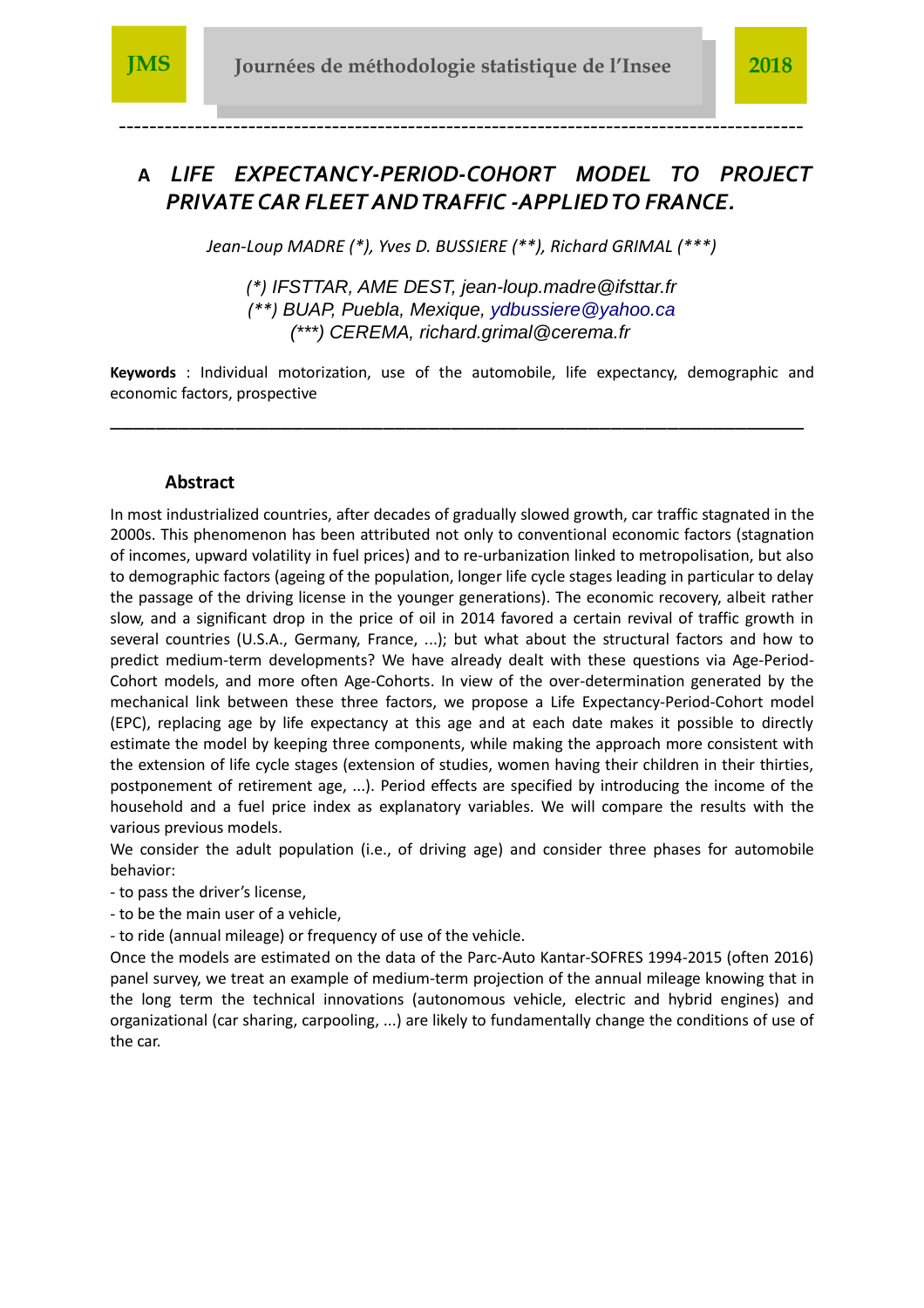## *UN MODÈLE ESPÉRANCE DE VIE-PÉRIODE-COHORTE POUR PROJETER L´ÉQUIPEMENT EN VOITURE PARTICULIÈRE ET LA CIRCULATION AUTOMOBILE*

**Mots-clés** : Motorisation individuelle, utilisation de l'automobile, espérance de vie, facteurs démographiques et économiques, prospective

#### Résumé :

Dans la plupart des pays industrialisés, après des décennies de croissance progressivement ralentie, la circulation automobile a stagné dans les années 2000. Ce phénomène a été attribué non seulement aux facteurs économiques classiques (stagnation des revenus, volatilité à la hausse du prix des carburants) et à une certaine ré-urbanisation liée à la métropolisation, mais aussi à des facteurs démographiques (vieillissement de la population, allongement des étapes du cycle de vie conduisant notamment à différer le passage du permis de conduire dans les jeunes générations). Nous avons déjà traité ces questions via des modèles Age-Période-Cohorte, et plus souvent Âge-Cohorte. Nous proposons un modèle Espérance de vie-Période-Cohorte (EPC) calibré sur les données du panel Parc-Auto Kantar-SOFRES 1994-2016 en remplaçant l'âge par l'espérance de vie à cet âge. Les effets de période sont spécifiés en introduisant le revenu et le prix des carburants comme variables explicatives. Enfin, nous comparons les résultats des différents modèles.

### **1. Introduction**

After expanding rapidly in the 1960s and 1970s, growth in car driving per capita slowed in the early 2000s in a number of industrialized countries. Is it an interruption in long term growth due to economic circumstances (high fuel price, then recession)? a peak due to saturation? a turning point before a long-term decline? [Goodwin, 2010-11].

Most papers on this phenomenon [Litman, 2009; Millard-Ball and Schipper, 2010; Newman and Kenworthy, 2011, Madre et al., 2012] are based on data collected before 2010. However, at least in the US, Germany and France, car traffic has notably increased in 2015 [CGDD, 2017] as well as in Canada (e.g. in Montreal). Is it only a short-term phenomenon due to a cheaper fuel since 2014? Are structural (mainly demographic) factors still active for moderating the growth of car traffic? These questions will be investigated using the data of Parc-Auto SOFRES panel survey for France from 1994 to 2016, using a new demographic approach (i.e. the Life Expectancy-Period-Cohort model proposed by d'Albis and Badji (2017).

After a brief literature review (section 2), our individual based nested approach (holding a driving license / being the main user of a car / annual mileage) will be presented (section 3). Then, after a descriptive analysis (section 4) an example of middle term forecasts will be presented based on EPC modelling (section 5).

#### **1. Literature Review**

The Australian Bureau of Infrastructure, Transport and Regional Economics, which has compiled long time-series for 25 countries, explains the slowing down of car driving per capita as a reflection of fuel prices and economic activity, as well as a time-related saturation effect for which a deeper understanding is needed [BITRE, 2012]. A comprehensive analysis of global transport demand trends over the next 40 years was presented by the JTRC/ITF in May 2011 in Leipzig [OECD/ITF, 2011 and 2013] and regularly updated in "Outlooks" (see ITF website).

Most papers on this topic were focused on economic factors taking into account changes in behavior (economic growth and fuel price), but the demographic factors were neglected for explaining peak car [Mannering and Winston, 1985 ; Hensher et al., 1990 ; Goodwin et al., 2004 ; Pirotte et Madre, 2012].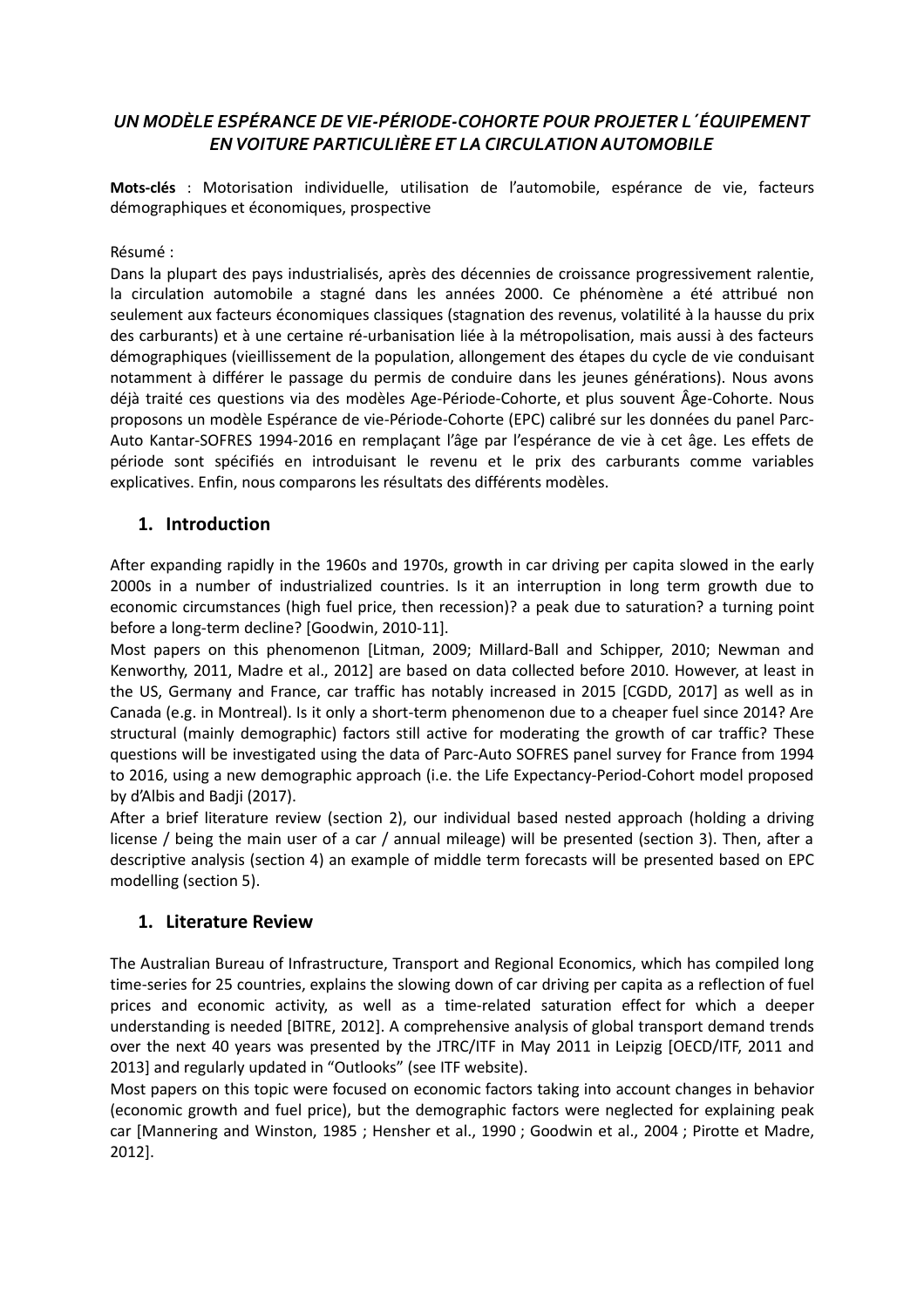During the diffusion of private cars, successive generations of men and women have increased their motorization along their life cycle. However, car ownership and use is specific for each generation cohort [Gallez, 1994 ; Dargay et al., 2000 ; Dejoux et al., 2009]. Recent cohorts have grown in a society where the private car tends to become an individual good because of the diffusion of driver's license [Roux, 2012]. Age cohort modelling has already allowed to anticipate phenomena such as decreasing car ownership of the inhabitants of the City of Paris starting in 1990, which has spread to inner suburbs in the 2000's [Bussière, Madre et al., 1996]. Using continuous data, the introduction of period effects shows the influence of income growth and fuel price on peak car [Berri et al., 2005]. Bastian and Börjesson (2015) explain the peak car in Sweden by GDP and fuel price. They conclude that most of the aggregate trends in car distances driven per adult, as much as 80% over the years 2002 to 2012 with elasticities higher among urban populations and in municipalities with high density, low average income and high share of foreign born residents. They stress the importance of accurate predictions of economic growth and fuel prices for accurate transport forecasts. Also, price elasticities tend to increase at high price levels and during periods of rapid price increases [Bastian, Börjesson, Eliasson, 2016]. A vast review of econometric literature in developed countries showed that income elasticities tend to be greater than price by a factor 1.5-3 and long-run elasticities are greater than short-run elasticities by a factor of 2-3 [Goodwin et al, 2004].

A study of over 15 developed countries, then extended to 14 additional countries, shows a decrease, in the past 25 years, in the percentage of young people with a driver´s license, but an increase for older people [Sivak & Schoettle, oct. 2011]. Data on Paris region confirm these tendencies with a threshold around 2001 and a significant growth in mobility by car by the retired population [Courel & Bouleau, April 2013].

Other authors argue that the observed trends in car use imply a paradigm shift in what constitutes a good city [Newman and Kenworthy, 2011] as well as a series of other factors as road congestion and travel time in the cities [Metz, 2010].

Using Family Expenditure and Travel Surveys for different points in time, Yoann Démoli (2015) shows the influence of socio-professional characteristics, in particular the differences between white collars from public and private sectors. Through qualitative surveys conducted in Lyon and Montreal Ortar et al. (2017) show, in the context of a longer access of young adults to be autonomous, that acquiring a license is less important than leaving their parents' household and having a job; environmental consciousness is emerging when a longer upper education period is present ; finally, the younger generation plans much less to move towards outer suburbs, but prefers to remain in a dense built environment, offering much more multimodal opportunities (bike and car sharing, public transport, etc.), but where car use is more and more considered as a costly constraint.

Based on the National Travel Surveys 1995-2009, conducted continuously in the Netherlands, and on qualitative surveys conducted at only one point in time, KiM (2014) makes the hypothesis that Dutch people will not have less cars, but will have them later, a tendency confirmed - the number of private cars went up by 15% between 2005 and 2015 (KiM, 2016).

According to a longitudinal analysis of the 2003-2013 American Time Use Surveys [Garikapati et al., 2016], compared to recent generations: millennials (born between 1979 and 2000) are found, in early adulthood, to travel less, own fewer cars, have lower driver's licensing rates, and use alternative modes more. Older millennials are showing activity-time use patterns similar to their prior generation counterparts as they age, although some differences persist, particularly in time spent as a car driver. But to what extent will it still be the case as millennials move through various phases of their life cycle? Millennials appear to exhibit a lag in adopting the activity patterns of predecessor generations due to delayed lifecycle milestones (e.g., completing their education, getting jobs, marrying, and having children) and lingering effects of the economic recession, suggesting that car travel demand could resume growth in the future. Using Parc-Auto panel survey data for France from 1994 to 2016, we will investigate the behavior of the youngest generations and their impact on traffic growth, being aware that the context is quite specific: the most numerous cohort in the U.S. is the millennial generation, while in France it is that born in the 1960's at the end of the baby-boom, because of less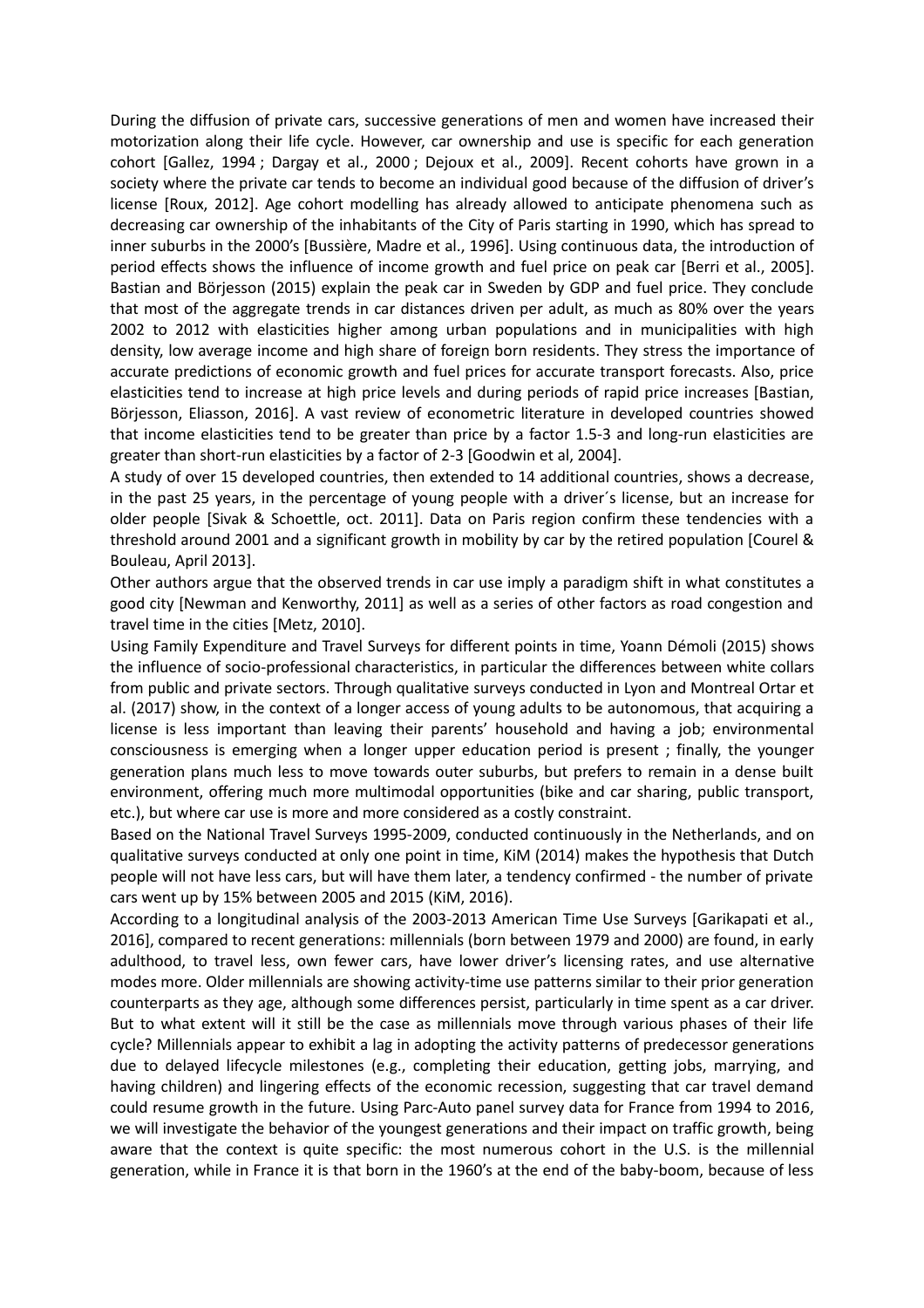immigration and of a lower fertility rate, even if, except Ireland, it is in France that the fertility rate is the highest in Europe.

Chatterjee, K., Goodwin et al (2018) recall that the downward trend for young adults in UK began approximately 25 years ago, explained by differences in life circumstances (demographics, living and socio-economic situation, precarious economic situation, rise in motoring costs), in contrast with baby boomers who represented rapid and prolonged growth in driver license holding, car ownership and car use. They predict only a modest change towards greater car ownership for millennials in the next 10-15 years, and only for those who secure stable, full-time employment.

Giovanni Circella, et al. (May 2016 & March 2017) in a study based on an online survey in California to a sample of 2400 residents, including millennials show the importance of changes in attitudes and that the differences associated with the location where the respondents live are remarkably larger than differences observed among age groups:

- urban dwellers consistently report stronger pro-environmental policy attitudes than non-urban residents,
- urban millennials are heavy adopters of technology, smartphone apps in particular, and on average use these services more often for various purposes, including accessing information about the means (or combination of means) of transportation to use for a trip, finding information about potential trip destinations (e.g. a café, or a restaurant), or navigating in real time during a trip.
- Large differences are also observed in the adoption of shared mobility across both age groups and urban vs. non-urban populations; not surprisingly, millennials tend to adopt these technological services more often than Gen Xers (i.e. born in the 1970s), particularly in urban areas.

They further analyzed the relationships between accessibility and the adoption of multiple modes of transportation (*multimodality*, and/or *intermodality*) among the various sub-segments of the population. For this analysis, they classified millennials in two groups of independent and dependent millennials based on their living arrangements and household composition. In fact, the residential location where dependent millennials live has likely been the result of their parents' choices, and not of the millennials themselves. Accessibility and multimodality are usually positively correlated. Dependent millennials are found to make the most of their built environment potential, either due to individual choices, or the presence (or lack) of travel constraints. They are less likely to be monodrivers and more likely to be multimodal commuters, even if they often live in neighborhoods that are less supportive of such behaviors. Independent millennials more often choose to live in accessible locations and tend to adopt non-motorized and multimodal travel options more often. The model for millennials compared to the model for other generations explains the lowest amount of variance in the data. A finding which signals the higher heterogeneity and variation among the members of this group, and the increased difficulty in explaining their behaviors through the estimation of econometric and quantitative models.

Laitian Zhong and Bumsoo Lee (2017) from a study in the Puget sound region in Washington state explains most of the decline of driving since the mid-2000s by socioeconomic factors, reduction of car ownership due to location, especially in compact neighborhoods.

Stapleton et al. (2017) shows results for Great Britain, which are consistent with the claim that economic recovery and low fuel prices could encourage renewed traffic growth – particularly since the income elasticity of car travel is found to be significantly larger than the price elasticity. These results also suggest that the rebound effect from improved fuel efficiency averaged 26% over this period – which is consistent with the literature.

Bastian, A., Börjesson, M., & J. Eliasson (2016) show that the traditional variables GDP and fuel price are sufficient to explain the observed trends in car traffic in all the countries included in their study (USA, France, UK, Sweden, Australia, Germany). Price increases in the early 2000s has been underappreciated in many studies. They remind us that: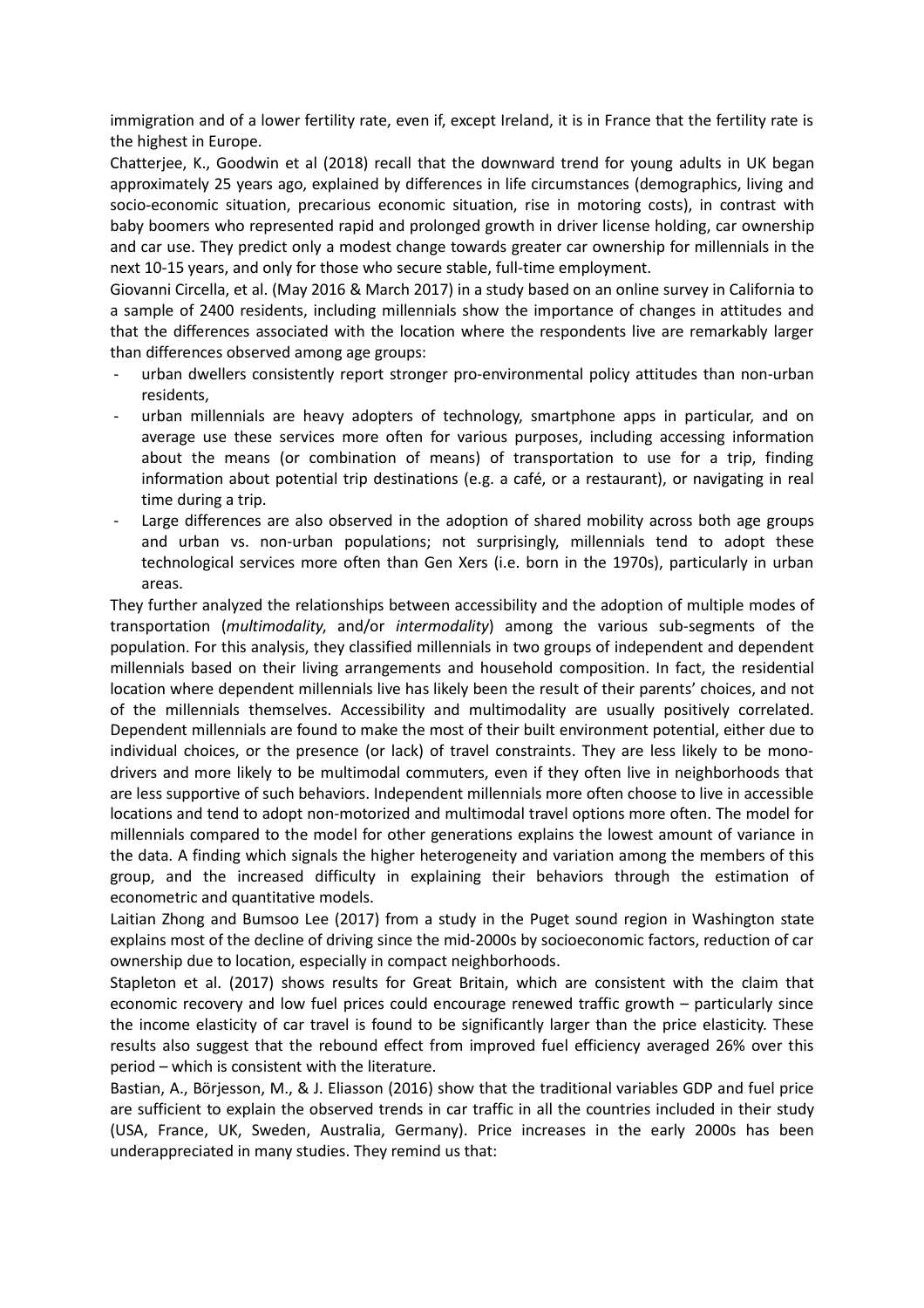¨finding correlations between variables in times series does not prove causality, of course, so we should be precise with what our conclusion is. The logic is this: if economic variables could not explain recent downward trends in aggregate car use, then that would have meant that the trends must have been caused by something else, and this ''something else" could be changes in lifestyles and attitudes. What we show is simply that the first part of this syllogism is not true: economic variables can in fact explain these recent trends. Of course, this does not rule out the existence of alternative explanations (this is true for any econometric model); nor does it imply that there are no changes in lifestyles or attitudes (of course there are), or that other variables do not affect travel patterns as well (of course they do). However, we can conclude that economic variables are sufficient to explain the aggregate trends in car use¨.

There is no consensus on the causes of peak travel except that it is multifactorial, and on whether it will persist. The final issue will depend of a combination of factors: demography, urban density, income, price, policies, technology, accessibility, mentalities. We don´t pretend to be able to take into account all these factors but propose a demographic approach which takes into account population growth, changes in behavior through generations, as well as period effects represented by real income per consumption unit and fuel price.

# **2. Data and Methodology**

## **3.1. An individual based approach**

The household is the traditional sampling unit for surveys. However, a household based approach doesn't allow a clear understanding of individual's behavior, especially for young adults, who play a crucial role for peak car; they experience a longer and longer transition from the household of their parents to their own one.

Our analysis is based on 23 waves of TNS-SOFRES Parc-Auto panel survey (from 1994 to 2016). For comparability, a datafile of adults (individuals 18 or more years old, i.e. old enough to have a driving license in France) has been built from the household files, which contain a description of up to 6 adult members of the household; from 2004 to 2006 they are directly extracted from the datafile of individuals, which introduces a slight heterogeneity for this short period. The resulting datafile contains 284,286 observations (i.e. individuals\*years). The life cycle has been split into 16 age brackets (from "18-22 years old" to "93-97 years old").

# **3.2. A nested approach from driving license holding to annual mileage**

Car use at individual level has been decomposed into three rather independent steps [Grimal, 2015] :

- Driving license holding,
- Car ownership, i.e. the proportion of individuals holding a driving license, who are the main user of a car; in the rare case of a vehicle with 2 or 3 main users, only the car with the highest annual mileage is retained;
- The annual mileage of the car.

Thus, car use, i.e. the average annual mileage per adult, is the product of license holding, by individual motorization per license owner, by annual mileage per car.

## **3. Descriptive analysis**

We will start by analyzing each component of automotive behavior by cohort along the period of their life cycle for which the 1994-2016 data is available. This is synthetized through the estimation of Age-Cohort models (tables 1 and 2), with a dummy variable for the years 2004 to 2006 taking into account the slight heterogeneity of data for this period; in fact, this dummy is significant only for driving license holding and for the proportion of main users among license owners. Then, forecasting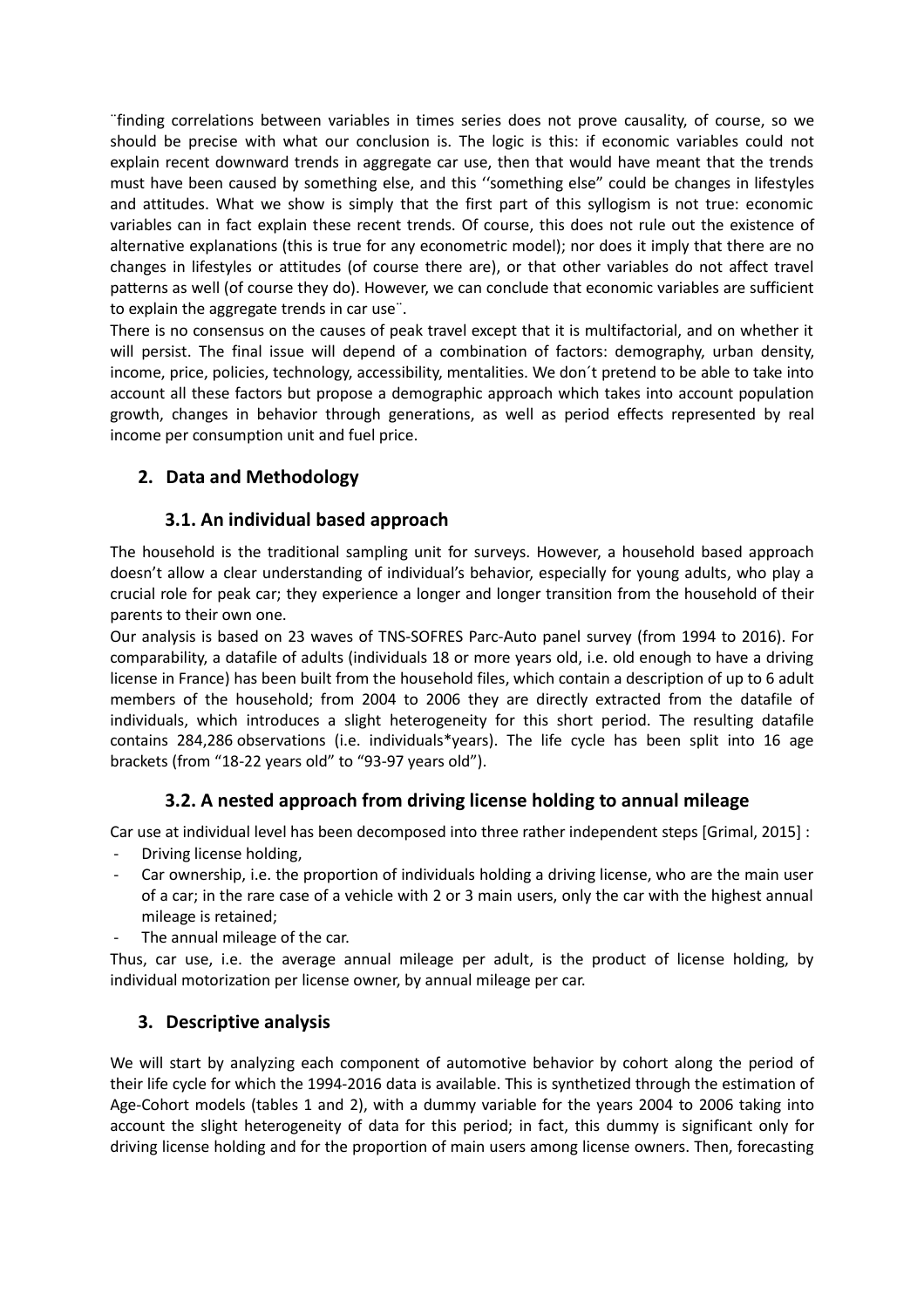issues will be discussed according to the hypothesis that can be made on the gap between the different cohorts in the future.

## **4.1. Driver's license**

Towards the end of life cycle, the proportion of driving license holders seems to decline in each cohort (Table 3) but very late in the life-cycle. This is mainly due to a longer life expectancy of women; indeed, those born during the first half of the XXth century had notably less often a driving license than men. Considering separately each gender, there are quite few significant declines of license holding at old age : indeed, almost no women have lost their license, while for men the maxima of cancelled licenses is around 30, 60 and 85 years old, but never exceeds 1% of individuals in each age bracket.

At an early stage of life cycle (i.e. in the 18-22 years bracket following the minimum age to be licensed), the license rate is minimal (56%) for the individuals born during the late 1980's (cohort 1986-89), but notably higher for those born in the early 1990's (66% for the cohort 1990-93), with no more significant difference between genders. For the cohort 1986-89, the license rate has increased rapidly, reaching 85% around 25 years old. Between 23 and 27 years, women have a higher rate than men since the cohort 1982-85 (86% for women, compared to 81% for men). Between 25 and 30 years old, the increase of license rate is lower for people born during the early 1970's than for those born later. Around 35 years old, there are few significant differences between the cohorts born in the 1960's and 1970's, with a slightly higher rate for men.

Up to the cohort 1986-89, there is an important decrease of the proportion of licensed people between 18 and 22 years. But when getting older, these cohorts tend to catch up with those born before. This makes questionable the main hypothesis on which relies the Age-Cohort model, i.e. that the trajectories of each cohort are parallel all along their life cycle.

The Age-Cohort model (Table 1) shows that after 30 years old, the rate of driving license owners is not significantly different from 96% for men, and from 88% for women (up to 75 years old). Over the whole period 1994-2015, around 20 years old it is 76% for men and 67% for women, while around 25 it has almost reached its maximum (94% for men and 85% for women).

Concerning cohort effects, men born before the 1920's are significantly less licensed than those born later, while it is before the 1940's for women with a larger gap. Men born after 1980 are significantly less licensed, while this phenomenon is less marked and appears later for women.

# **4.2. Car ownership**

According to the Age-Cohort model (Table 1), more than 80% of licensed men (resp. 60% for women) are the main user of a car when they are between 35 and 85 years old. There are almost no cohort effects for men except a slight one for extreme generations, which is negative for the individuals born before 1920 and positive for those born in the 1980's. For women, it varies widely from over -30 points for people born till the 1920's to over +30 points for those born in the 1980's. Thus, for the most recent generations, there is a kind of compensation between a low license rate and a high proportion of people having their own car among licensed individuals.

For young adults (18-22 years) the proportion of license holders who are the main user of a car (Table 4), is increasing from 34% for those born around 1975 to 56% for those born in the late 1980's, and 47% for those born in the early 1990's, while the rate of main users per adult along the life cycle (Table 5) is rather flat, showing the compensation mentioned before. But around 35 years old, the differences between adults born in the 1960's and 1970's are much smaller. The Age-Cohort model gives, for car ownership, a flat maximum around 2040 for the average number of main users per adult, and around 2050 for the total number of vehicles (Table 8).

Does it mean that the following generations will catch up with them when they will reach 35 years?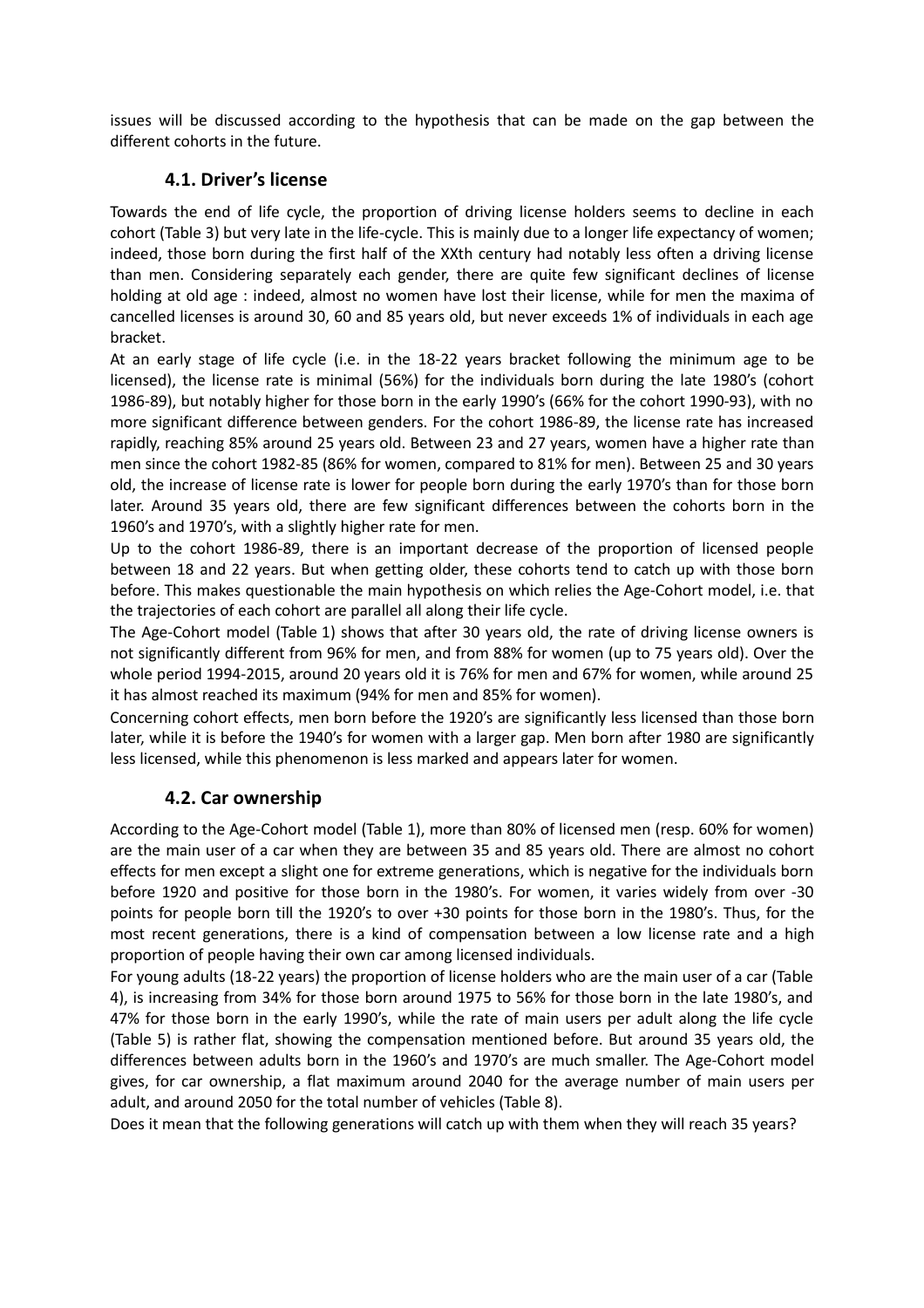|                            |            | Table 1: Age-Cohort Models by Gender |            |           |            |                             |            |           |
|----------------------------|------------|--------------------------------------|------------|-----------|------------|-----------------------------|------------|-----------|
|                            |            | Drivers' License                     |            |           |            | Main users/drivers' license |            |           |
|                            | Men        |                                      | Women      |           | Men        |                             | Women      |           |
| Age                        | Coef.      | Std. Err.                            | Coef.      | Std. Err. | Coef.      | Std. Err.                   | Coef.      | Std. Err. |
| 18-22                      | 0.75805    | 0.00520                              | 0.67207    | 0.00760   | 0.39573    | 0.00887                     | 0.10271    | 0.01110   |
| 23-27                      | 0.93502    | 0.00482                              | 0.85343    | 0.00698   | 0.62251    | 0.00796                     | 0.32873    | 0.00988   |
| 28-32                      | 0.96863    | 0.00430                              | 0.88382    | 0.00637   | 0.76235    | 0.00704                     | 0.47143    | 0.00897   |
| 33-37                      | 0.96483    | 0.00398                              | 0.88860    | 0.00597   | 0.79710    | 0.00652                     | 0.54549    | 0.00840   |
| 38-42                      | 0.96585    | 0.00370                              | 0.88512    | 0.00559   | 0.81153    | 0.00606                     | 0.58903    | 0.00789   |
| 43-47                      | 0.96272    | 0.00323                              | 0.89360    | 0.00493   | 0.83638    | 0.00529                     | 0.60499    | 0.00698   |
| 48-52                      | 0.95243    | 0.00317                              | 0.88376    | 0.00474   | 0.82501    | 0.00520                     | 0.63540    | 0.00674   |
| 53-57                      | 0.95208    | 0.00320                              | 0.87912    | 0.00465   | 0.84654    | 0.00525                     | 0.62437    | 0.00663   |
| 58-62                      | 0.95286    | 0.00321                              | 0.87258    | 0.00466   | 0.87570    | 0.00526                     | 0.60963    | 0.00667   |
| 63-67                      | 0.95471    | 0.00357                              | 0.87782    | 0.00522   | 0.88906    | 0.00585                     | 0.62793    | 0.00753   |
| 68-72                      | 0.95358    | 0.00395                              | 0.87034    | 0.00581   | 0.88198    | 0.00646                     | 0.64662    | 0.00847   |
| 73-77                      | 0.94575    | 0.00439                              | 0.85390    | 0.00648   | 0.86121    | 0.00717                     | 0.65512    | 0.00961   |
| 78-82                      | 0.94065    | 0.00512                              | 0.84004    | 0.00764   | 0.81285    | 0.00838                     | 0.64945    | 0.01161   |
| 83-87                      | 0.92278    | 0.00660                              | 0.79436    | 0.01009   | 0.69590    | 0.01088                     | 0.57617    | 0.01590   |
| 88-92                      | 0.90238    | 0.01181                              | 0.62413    | 0.01606   | 0.54512    | 0.01913                     | 0.43582    | 0.02901   |
| 93-97                      | 0.88582    | 0.02735                              | 0.32115    | 0.03079   | 0.39575    | 0.04577                     | 0.14971    | 0.07242   |
|                            |            |                                      |            |           |            |                             |            |           |
| <b>YEARS</b><br>2004-2006* | $-0.01464$ | 0.00192                              | $-0.01858$ | 0.00278   | 0.00823    | 0.00321                     | 0.03086    | 0.00410   |
| <b>COHORT</b><br>born in:  |            |                                      |            |           |            |                             |            |           |
| 1914-1917                  | $-0.07727$ | 0.01042                              | $-0.32367$ | 0.01749   | $-0.07351$ | 0.01749                     | $-0.37726$ | 0.03089   |
| 1918-1921                  | $-0.02686$ | 0.00636                              | -0.23537   | 0.01024   | $-0.03239$ | 0.01045                     | $-0.33958$ | 0.01630   |
| 1922-1925                  | 0.01761    | 0.00513                              | $-0.19686$ | 0.00794   | 0.02039    | 0.00837                     | -0.30861   | 0.01224   |
| 1926-1929                  | 0.00525    | 0.00466                              | $-0.17027$ | 0.00697   | 0.01391    | 0.00763                     | $-0.29923$ | 0.01051   |
| 1930-1933                  | 0.01588    | 0.00424                              | $-0.11193$ | 0.00627   | 0.01260    | 0.00692                     | $-0.22620$ | 0.00927   |
| 1934-1937                  | 0.02295    | 0.00404                              | $-0.06191$ | 0.00592   | 0.03853    | 0.00660                     | $-0.20484$ | 0.00865   |
| 1938-1941                  | 0.02552    | 0.00388                              | $-0.02858$ | 0.00568   | 0.01602    | 0.00634                     | $-0.15257$ | 0.00823   |
| 1942-1945                  | 0.02622    | 0.00371                              | $-0.00294$ | 0.00542   | 0.03200    | 0.00605                     | -0.09586   | 0.00778   |
| 1946-1949                  | 0.01731    | 0.00339                              | 0.00467    | 0.00498   | 0.01967    | 0.00555                     | $-0.05039$ | 0.00712   |
| 1950-1953                  | 0.00000    | 0.00000                              | 0.00000    | 0.00000   | 0.00000    | 0.00000                     | 0.00000    | 0.00000   |
| 1954-1957                  | $-0.00241$ | 0.00349                              | 0.03962    | 0.00524   | $-0.00522$ | 0.00573                     | 0.09181    | 0.00741   |
| 1958-1961                  | 0.00156    | 0.00363                              | 0.04326    | 0.00544   | 0.02109    | 0.00596                     | 0.10001    | 0.00768   |
| 1962-1965                  | 0.00167    | 0.00385                              | 0.05309    | 0.00572   | 0.03663    | 0.00630                     | 0.15711    | 0.00806   |
| 1966-1969                  | 0.00677    | 0.00405                              | 0.04410    | 0.00603   | 0.03911    | 0.00663                     | 0.20456    | 0.00850   |
| 1970-1973                  | $-0.00145$ | 0.00430                              | 0.05662    | 0.00633   | 0.03641    | 0.00705                     | 0.25904    | 0.00890   |
| 1974-1977                  | $-0.00948$ | 0.00458                              | 0.04508    | 0.00678   | 0.03439    | 0.00752                     | 0.26486    | 0.00958   |
| 1978-1981                  | $-0.01494$ | 0.00499                              | 0.04414    | 0.00719   | 0.06206    | 0.00826                     | 0.34056    | 0.01019   |
| 1982-1985                  | $-0.08135$ | 0.00558                              | 0.01410    | 0.00807   | 0.07373    | 0.00945                     | 0.36919    | 0.01158   |
| 1986-1989                  | $-0.11642$ | 0.00655                              | $-0.02945$ | 0.00912   | 0.12105    | 0.01152                     | 0.39704    | 0.01350   |
| 1990-1993                  | $-0.08952$ | 0.00779                              | -0.01049   | 0.01110   | 0.06821    | 0.01406                     | 0.35834    | 0.01690   |
| $Adj.R^2$                  | 0.94640    |                                      | 0.86300    |           | 0.84210    |                             | 0.65110    |           |
|                            |            |                                      |            |           |            |                             |            |           |

Source : Parc-Auto panel survey 1994-2015. \*Years for which the file of adults has been built directly from the individuals`, not from the households`datafile.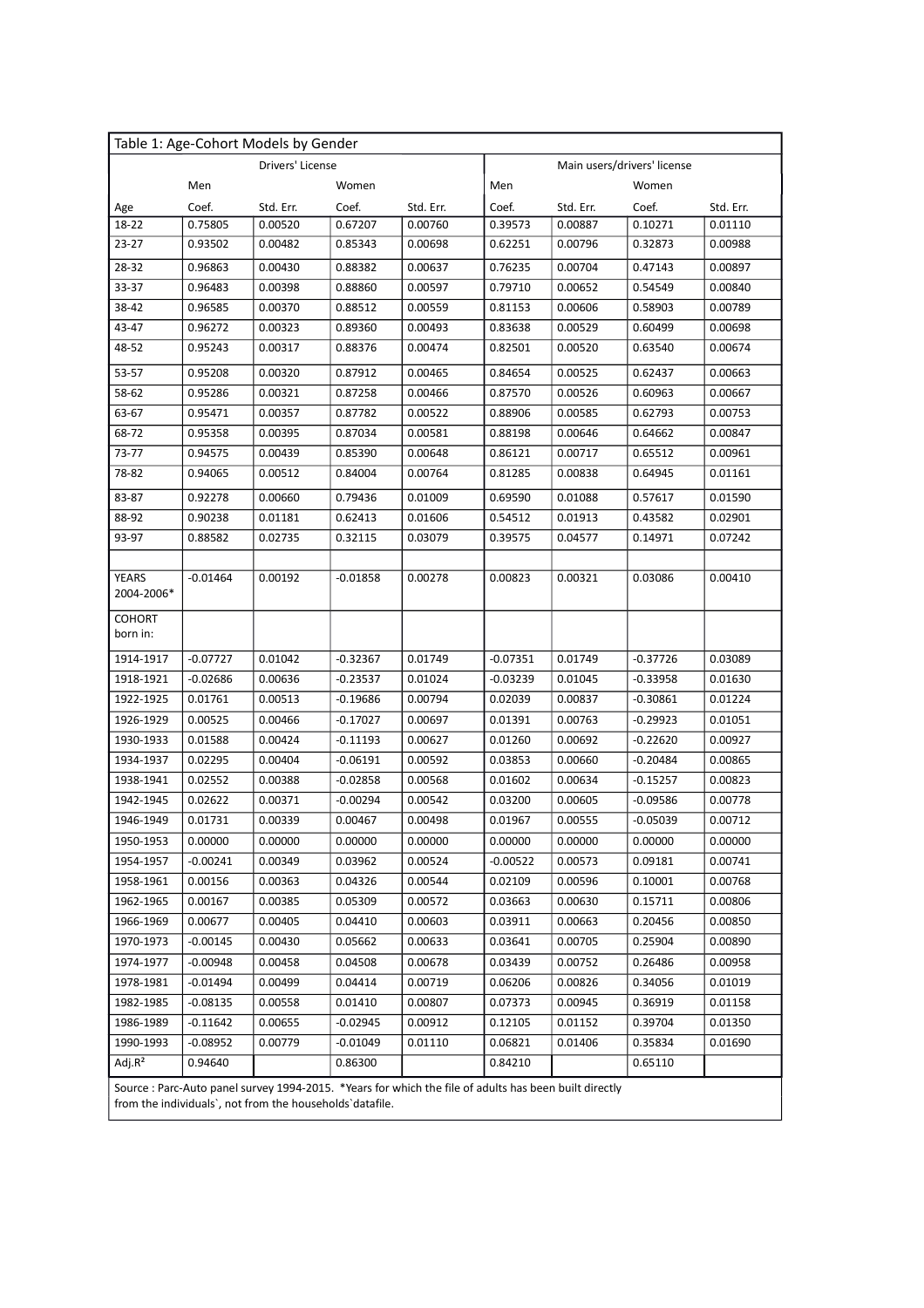| Table 2: Age-Cohort Models for the annual<br>mileage per adult |       |           | individuals born<br>in: |          |          |
|----------------------------------------------------------------|-------|-----------|-------------------------|----------|----------|
| Age                                                            | Coef. | Std. Err. | 1910-1914               | $-617$   | 329      |
| 18-22                                                          | 3168  | 144       | 1915-1919               | $-664$   | 249      |
| $23 - 27$                                                      | 8261  | 133       | 1920-1924               | $-557$   | 150      |
| 28-32                                                          | 10388 | 119       | 1925-1929               | $-474$   | 129      |
| 33-37                                                          | 10469 | 110       | 1930-1934               | $-214$   | 115      |
| 38-42                                                          | 10182 | 102       | 1935-1939               | 45       | 106      |
| 43-47                                                          | 10025 | 89        | 1940-1944               | 374      | 101      |
| 48-52                                                          | 9380  | 87        | 1945-1949               | $-41$    | 90       |
| 53-57                                                          | 8439  | 87        | 1950-1954               | $\Omega$ | $\Omega$ |
| 58-62                                                          | 7498  | 88        | 1955-1959               | 81       | 93       |
| 63-67                                                          | 7022  | 100       | 1960-1964               | 419      | 99       |
| 68-72                                                          | 6202  | 111       | 1965-1969               | 525      | 108      |
| $73 - 77$                                                      | 5195  | 125       | 1970-1974               | 572      | 116      |
| 78-82                                                          | 4028  | 147       | 1975-1979               | 326      | 128      |
| 83-87                                                          | 2875  | 197       | 1980-1984               | 403      | 140      |
| 88-92                                                          | 1826  | 319       | 1985-1989               | $-46$    | 166      |
| 93-97                                                          | 1236  | 646       | 1990-1994               | $-449$   | 205      |
| YEARS 2004-2006*                                               | 69    | 55        | 1995-1999               | $-1258$  | 346      |

| <b>COHORT</b>    |         |     |
|------------------|---------|-----|
| individuals born |         |     |
| in:              |         |     |
| 1910-1914        | $-617$  | 329 |
| 1915-1919        | $-664$  | 249 |
| 1920-1924        | $-557$  | 150 |
| 1925-1929        | $-474$  | 129 |
| 1930-1934        | $-214$  | 115 |
| 1935-1939        | 45      | 106 |
| 1940-1944        | 374     | 101 |
| 1945-1949        | $-41$   | 90  |
| 1950-1954        | 0       | 0   |
| 1955-1959        | 81      | 93  |
| 1960-1964        | 419     | 99  |
| 1965-1969        | 525     | 108 |
| 1970-1974        | 572     | 116 |
| 1975-1979        | 326     | 128 |
| 1980-1984        | 403     | 140 |
| 1985-1989        | $-46$   | 166 |
| 1990-1994        | $-449$  | 205 |
| 1995-1999        | $-1258$ | 346 |
|                  |         |     |
| Adj. $R^2$       | 0.4661  |     |

Source : Parc-Auto panel survey 1994-2015,

\* Years for which the file of adults has been built directly from the individuals', not from the households' datafile.

| Extrapolated<br>coefficients | constant lag | reversed lag |
|------------------------------|--------------|--------------|
| 2000-2004                    | $-449$       | $-449$       |
| 2005-2009                    | $-449$       | $-46$        |
| 2010-2014                    | $-449$       | 403          |
| 2015-2019                    | $-449$       | 326          |
| 2020-2024                    | $-449$       | 572          |
| 2025-2029                    | $-449$       | 525          |
| 2030-2034                    | $-449$       | 419          |
| 2035-2039                    | $-449$       | 81           |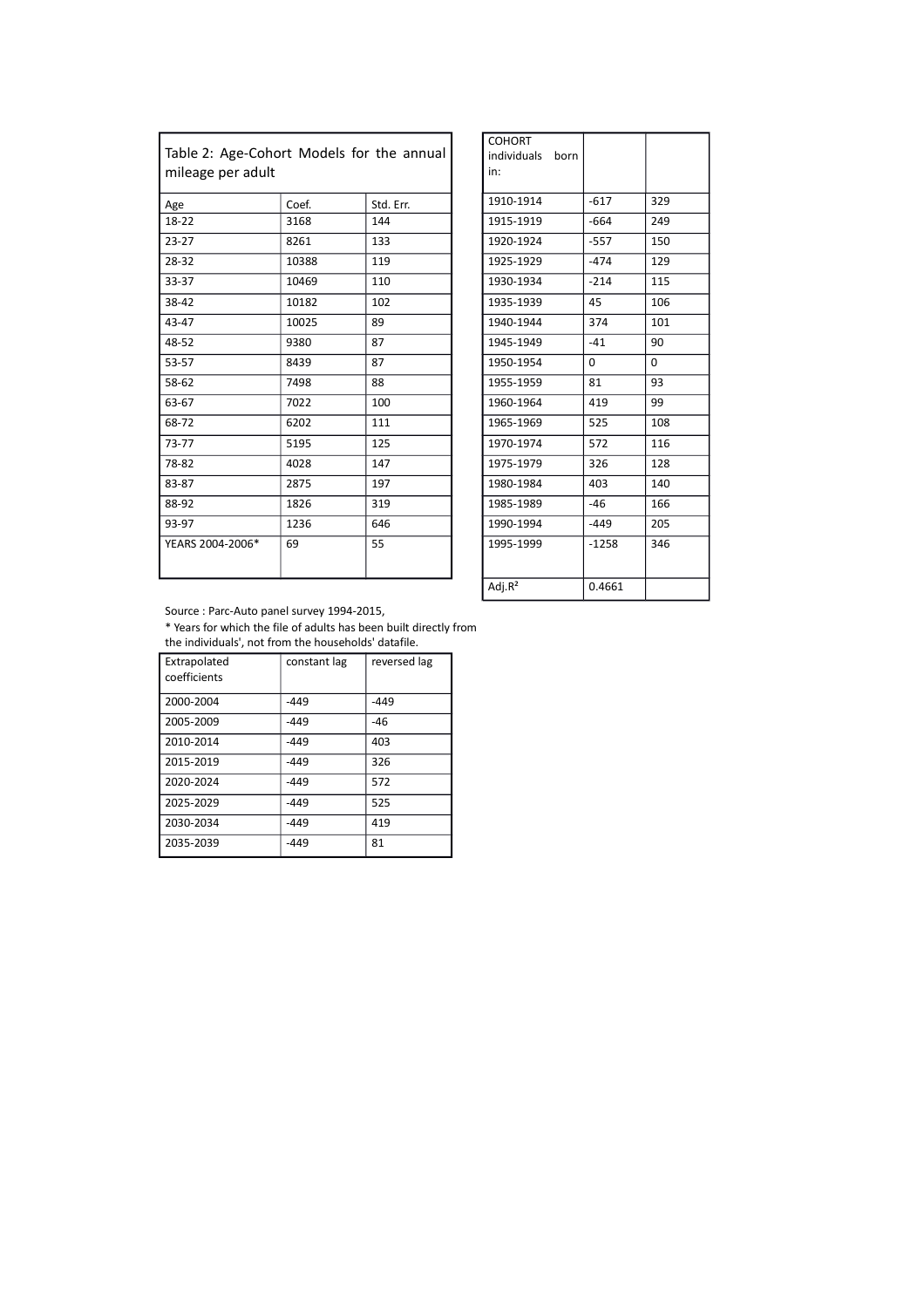|                                          | Table 3: License holding along the life cycle by cohort (%) |                          |                          |                          |                |               |                |               |               |               |                            |               |               |                |                |
|------------------------------------------|-------------------------------------------------------------|--------------------------|--------------------------|--------------------------|----------------|---------------|----------------|---------------|---------------|---------------|----------------------------|---------------|---------------|----------------|----------------|
| Age                                      | 18-22                                                       | $23 - 27$                | 28-32                    | 33-37                    | 38-42          | 43-47         | 48-52          | 53-57         | 58-62         | 63-67         | 68-72                      | 73-77         | 78-82         | 83-87          | 88-92          |
| Individuals born<br>in:                  |                                                             |                          |                          |                          |                |               |                |               |               |               |                            |               |               |                |                |
| All                                      | 67%                                                         | 87%                      | 92%                      | 94%                      | 94%            | 94%           | 92%            | 91%           | 90%           | 88%           | 85%                        | 81%           | 78%           | 74%            | 68%            |
| 1914-1917                                | $\pmb{\cdot}$                                               | $\pmb{\cdot}$            | $\prime$                 | $\prime$                 | $\prime$       | $\pmb{\cdot}$ | $\pmb{\prime}$ | $\pmb{\cdot}$ | $\pmb{\cdot}$ | $\pmb{\cdot}$ | $\pmb{r}$                  |               | 68%           | 61%            | 46%            |
| 1918-1921                                | $\prime$                                                    | $\lambda$                | $\overline{\phantom{a}}$ | $\prime$                 | $\lambda$      | $\pmb{\cdot}$ | $\pmb{\cdot}$  | $\pmb{\cdot}$ | $\mathbf{r}$  | $\mathbf{r}$  | $\boldsymbol{\mathcal{L}}$ |               | 74%           | 71%            | 68%            |
| 1922-1925                                | $\prime$                                                    | $\pmb{\cdot}$            | $\prime$                 | $\prime$                 | $\prime$       | $\pmb{\cdot}$ | $\pmb{\cdot}$  | $\pmb{\cdot}$ | $\pmb{\cdot}$ | $\pmb{\cdot}$ |                            | 77%           | 76%           | 76%            | 73%            |
| 1926-1929                                | $\pmb{\cdot}$                                               | $\pmb{\cdot}$            | $\pmb{\cdot}$            | $\prime$                 | $\prime$       | $\pmb{\cdot}$ | $\pmb{\cdot}$  | $\pmb{\cdot}$ | $\pmb{\cdot}$ |               | 79%                        | 76%           | 77%           | 76%            |                |
| 1930-1933                                | $\prime$                                                    | $\overline{\phantom{a}}$ | $\prime$                 | $\lambda$                | $\lambda$      | $\pmb{\cdot}$ | $\pmb{\cdot}$  | $\pmb{\cdot}$ |               | 85%           | 81%                        | 80%           | 81%           |                | $\prime$       |
| 1934-1937                                | $\prime$                                                    | $\pmb{\cdot}$            | $\pmb{\cdot}$            | $\prime$                 | $\pmb{\cdot}$  | $\pmb{\cdot}$ | $\pmb{\prime}$ |               | 88%           | 87%           | 85%                        | 87%           |               | $\pmb{\cdot}$  | $\pmb{\cdot}$  |
| 1938-1941                                | $\pmb{\cdot}$                                               | $\prime$                 | $\prime$                 | $\prime$                 | $\prime$       | $\pmb{\cdot}$ | $\pmb{\cdot}$  |               | 88%           | 89%           | 90%                        |               | $\prime$      | $\pmb{\cdot}$  | $\prime$       |
| 1942-1945                                | $\prime$                                                    | $\lambda$                | $\overline{\phantom{a}}$ | $\lambda$                | $\lambda$      | $\prime$      |                | 92%           | 91%           | 91%           | 91%                        |               | $\cdot$       | $\pmb{\cdot}$  | $\prime$       |
| 1946-1949                                | $\prime$                                                    | $\pmb{\cdot}$            | $\prime$                 | $\overline{\phantom{a}}$ | $\lambda$      |               | 92%            | 90%           | 89%           | 91%           |                            | $\prime$      | $\prime$      | $\pmb{\cdot}$  | $\pmb{\cdot}$  |
| 1950-1953                                | $\pmb{\cdot}$                                               | $\pmb{\cdot}$            | $\prime$                 | $\pmb{\cdot}$            |                | 92%           | 90%            | 91%           | 91%           |               | $\pmb{r}$                  | $\pmb{\cdot}$ | $\prime$      | $\pmb{\cdot}$  | $\pmb{\prime}$ |
| 1954-1957                                | $\prime$                                                    | $\overline{\phantom{a}}$ | $\prime$                 |                          | 94%            | 94%           | 92%            | 92%           |               | $\mathbf{r}$  | $\boldsymbol{\mathcal{L}}$ | $\prime$      | $\prime$      | $\pmb{\cdot}$  | $\pmb{\cdot}$  |
| 1958-1961                                | $\prime$                                                    | $\pmb{\cdot}$            | $\prime$                 |                          | 92%            | 93%           | 94%            |               | $\pmb{\cdot}$ | $\mathbf{r}$  | $\prime$                   | $\prime$      | $\pmb{\cdot}$ | $\pmb{\cdot}$  | $\pmb{\cdot}$  |
| 1962-1965                                | $\pmb{\cdot}$                                               | $\pmb{\cdot}$            |                          | 95%                      | 94%            | 94%           | 94%            |               | $\pmb{\cdot}$ | $\pmb{\cdot}$ | $\pmb{r}$                  | $\pmb{\cdot}$ | $\prime$      | $\pmb{\cdot}$  | $\pmb{\prime}$ |
| 1966-1969                                | $\prime$                                                    |                          | 93%                      | 94%                      | 94%            | 95%           |                | $\pmb{\cdot}$ | $\mathbf{r}$  | $\mathbf{r}$  | $\lambda$                  | $\prime$      | $\prime$      | $\pmb{\cdot}$  | $\prime$       |
| 1970-1973                                |                                                             | 90%                      | 93%                      | 93%                      | 94%            |               | $\pmb{\cdot}$  | $\pmb{\cdot}$ | $\pmb{\cdot}$ | $\mathbf{r}$  | $\mathbf{r}$               | $\prime$      | $\pmb{\cdot}$ | $\pmb{\cdot}$  | $\pmb{\cdot}$  |
| 1974-1977                                | 74%                                                         | 87%                      | 92%                      | 94%                      |                | $\pmb{\cdot}$ | $\pmb{\cdot}$  | $\pmb{\cdot}$ | $\pmb{\cdot}$ | $\pmb{\cdot}$ | $\pmb{r}$                  | $\pmb{\cdot}$ | $\prime$      | $\pmb{\cdot}$  | $\pmb{\prime}$ |
| 1978-1981                                | 75%                                                         | 87%                      | 92%                      |                          | $\lambda$      | $\lambda$     | $\pmb{\cdot}$  | $\pmb{\cdot}$ | $\mathbf{r}$  | $\mathbf{r}$  | $\boldsymbol{\mathcal{L}}$ | $\prime$      | $\prime$      | $\pmb{\cdot}$  | $\prime$       |
| 1982-1985                                | 64%                                                         | 84%                      | 90%                      |                          | $\pmb{\cdot}$  | $\pmb{\cdot}$ | $\pmb{\cdot}$  | $\pmb{\cdot}$ | $\pmb{\cdot}$ | $\mathbf{r}$  | $\prime$                   | $\prime$      | $\pmb{\cdot}$ | $\pmb{\cdot}$  | $\pmb{\cdot}$  |
| 1986-1989                                | 56%                                                         | 85%                      |                          | $\prime$                 | $\pmb{\prime}$ | $\pmb{\cdot}$ | $\pmb{\cdot}$  | $\pmb{\cdot}$ | $\pmb{\cdot}$ | $\pmb{\cdot}$ | $\pmb{r}$                  | $\pmb{\cdot}$ | $\prime$      | $\pmb{\prime}$ | $\pmb{\cdot}$  |
| 1990-1993                                | 66%                                                         |                          | $\prime$                 | $\lambda$                | $\prime$       | $\pmb{\cdot}$ | $\pmb{\cdot}$  | $\pmb{\cdot}$ | $\pmb{\cdot}$ | $\pmb{\cdot}$ | $\prime$                   | $\prime$      | $\pmb{\cdot}$ | $\pmb{\cdot}$  | $\pmb{\cdot}$  |
| Source: ParcAuto panel survey 1994-2015, |                                                             |                          |                          |                          |                |               |                |               |               |               |                            |               |               |                |                |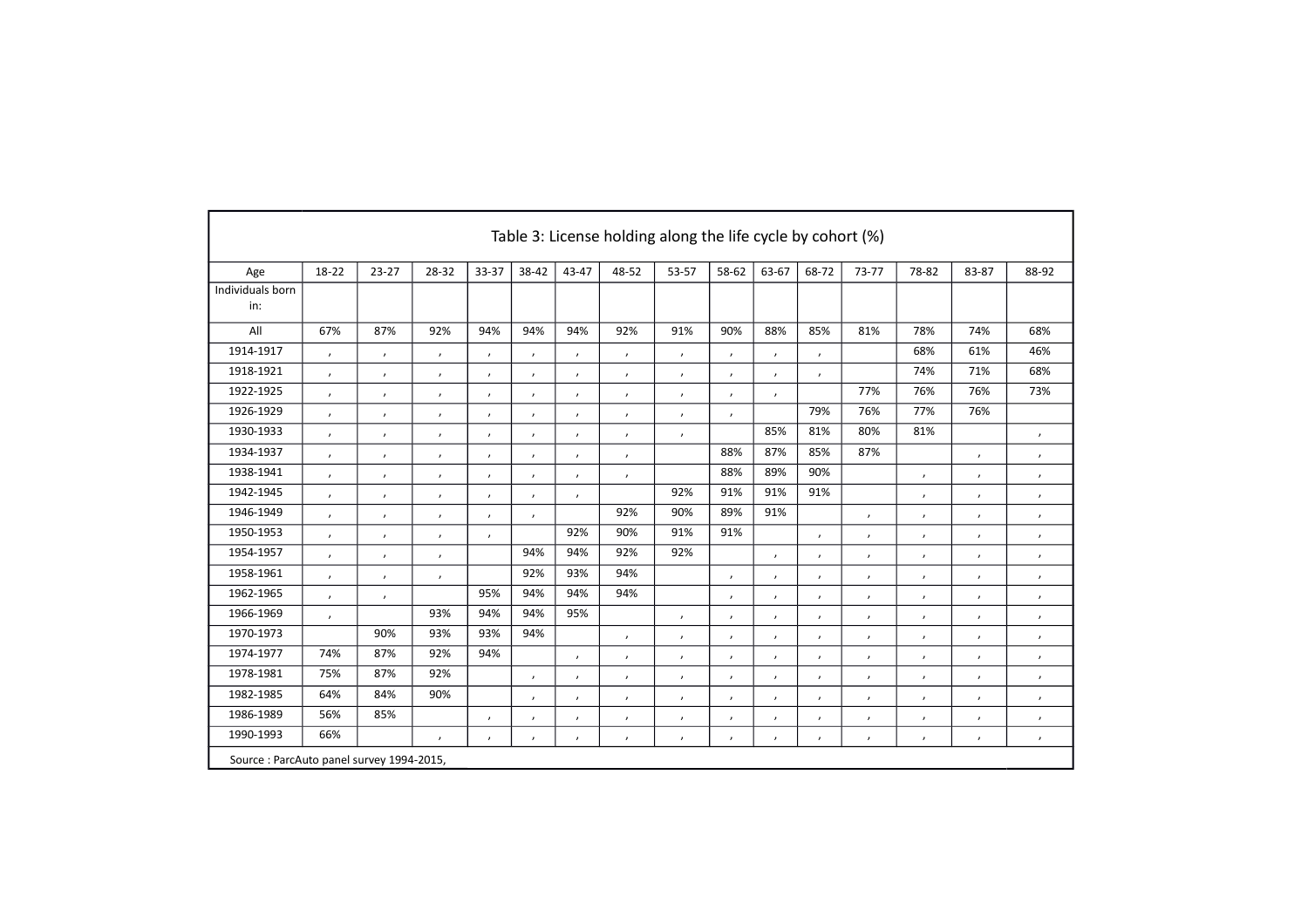|                                               | Table 4: Main user of a car per license holder along the life cycle by cohort (%) |           |               |           |           |           |           |           |           |           |           |               |           |           |           |
|-----------------------------------------------|-----------------------------------------------------------------------------------|-----------|---------------|-----------|-----------|-----------|-----------|-----------|-----------|-----------|-----------|---------------|-----------|-----------|-----------|
| Age                                           | 18-22                                                                             | $23 - 27$ | 28-32         | 33-37     | 38-42     | 43-47     | 48-52     | 53-57     | 58-62     | 63-67     | 68-72     | 73-77         | 78-82     | 83-87     | 88-92     |
| Individuals<br>born in:                       |                                                                                   |           |               |           |           |           |           |           |           |           |           |               |           |           |           |
| All                                           | 45%                                                                               | 64%       | 75%           | 78%       | 78%       | 77%       | 75%       | 73%       | 70%       | 70%       | 68%       | 65%           | 59%       | 50%       | 38%       |
| 1914-1917                                     |                                                                                   | $\lambda$ | $\pmb{\cdot}$ | $\lambda$ | $\lambda$ | $\lambda$ |           |           | $\lambda$ |           |           |               | 48%       | 46%       | 33%       |
| 1918-1921                                     | $\overline{ }$                                                                    | $\lambda$ | $\pmb{\cdot}$ | $\lambda$ | $\lambda$ |           | $\lambda$ |           | $\lambda$ | $\lambda$ |           |               | 53%       | 40%       | 22%       |
| 1922-1925                                     |                                                                                   | $\lambda$ | $\lambda$     | $\lambda$ | $\lambda$ | $\lambda$ | $\lambda$ | $\lambda$ | $\lambda$ | $\lambda$ |           | 64%           | 56%       | 53%       | 48%       |
| 1926-1929                                     |                                                                                   | $\lambda$ | $\lambda$     | $\lambda$ | $\lambda$ | $\lambda$ | $\lambda$ | $\lambda$ | $\lambda$ |           | 63%       | 63%           | 61%       | 51%       |           |
| 1930-1933                                     | $\lambda$                                                                         | $\lambda$ | $\pmb{\cdot}$ | $\lambda$ | $\lambda$ |           | $\lambda$ |           |           | 66%       | 68%       | 64%           | 61%       |           | $\lambda$ |
| 1934-1937                                     |                                                                                   | $\lambda$ | $\lambda$     | $\lambda$ | $\lambda$ | $\lambda$ | $\lambda$ |           | 66%       | 68%       | 68%       | 67%           |           | $\lambda$ | $\lambda$ |
| 1938-1941                                     |                                                                                   | $\lambda$ | $\lambda$     | $\lambda$ | $\lambda$ | $\lambda$ | $\lambda$ |           | 68%       | 69%       | 71%       |               | $\lambda$ | $\lambda$ | $\lambda$ |
| 1942-1945                                     | $\lambda$                                                                         |           | $\pmb{\cdot}$ | $\lambda$ | $\lambda$ |           |           | 68%       | 70%       | 73%       | 73%       |               |           | $\lambda$ | $\lambda$ |
| 1946-1949                                     |                                                                                   | $\lambda$ | $\lambda$     | $\lambda$ | $\lambda$ |           | 69%       | 71%       | 73%       | 75%       |           | $\pmb{\cdot}$ | $\lambda$ | $\lambda$ | $\lambda$ |
| 1950-1953                                     |                                                                                   | $\lambda$ | $\pmb{\cdot}$ | $\lambda$ |           | 73%       | 72%       | 74%       | 72%       |           | $\lambda$ | $\lambda$     | $\lambda$ | $\lambda$ | $\lambda$ |
| 1954-1957                                     | $\lambda$                                                                         | $\lambda$ | $\pmb{\cdot}$ |           | 73%       | 74%       | 75%       | 78%       |           | $\lambda$ |           | $\lambda$     | $\lambda$ | $\lambda$ | $\lambda$ |
| 1958-1961                                     |                                                                                   | $\lambda$ | $\lambda$     |           | 72%       | 77%       | 79%       |           | $\lambda$ | $\lambda$ | $\lambda$ | $\pmb{\cdot}$ | $\lambda$ | $\lambda$ | $\lambda$ |
| 1962-1965                                     |                                                                                   | $\lambda$ |               | 74%       | 79%       | 81%       | 81%       |           | $\lambda$ | $\lambda$ | $\lambda$ | $\pmb{\cdot}$ | ,         | $\lambda$ | $\lambda$ |
| 1966-1969                                     |                                                                                   | 67%       | 70%           | 76%       | 82%       | 82%       |           |           | $\lambda$ | $\lambda$ |           | $\lambda$     | $\lambda$ | $\lambda$ | $\lambda$ |
| 1970-1973                                     |                                                                                   | 59%       | 76%           | 81%       | 84%       |           | $\lambda$ | $\cdot$   | $\lambda$ | $\lambda$ | $\lambda$ | $\pmb{\cdot}$ | $\lambda$ | $\lambda$ | $\lambda$ |
| 1974-1977                                     | 34%                                                                               | 61%       | 75%           | 82%       |           | $\lambda$ | $\lambda$ | $\lambda$ | $\lambda$ | $\lambda$ | $\lambda$ | $\pmb{\cdot}$ | $\lambda$ | $\lambda$ | $\lambda$ |
| 1978-1981                                     | 41%                                                                               | 65%       | 81%           |           | $\lambda$ |           | $\lambda$ |           |           | $\lambda$ |           | $\lambda$     | $\lambda$ | $\lambda$ | $\lambda$ |
| 1982-1985                                     | 50%                                                                               | 68%       | 77%           |           | $\lambda$ | $\lambda$ | $\lambda$ | $\lambda$ | $\lambda$ | $\lambda$ | $\lambda$ | $\pmb{\cdot}$ | $\lambda$ | $\lambda$ | $\lambda$ |
| 1986-1989                                     | 56%                                                                               | 67%       |               |           | $\lambda$ | $\lambda$ | $\lambda$ | $\lambda$ | $\lambda$ | $\lambda$ | $\lambda$ | $\lambda$     | ,         | $\lambda$ | $\lambda$ |
| 1990-1993                                     | 47%                                                                               |           |               | $\cdot$   | $\lambda$ |           | $\lambda$ | $\lambda$ | $\lambda$ | $\lambda$ |           | $\lambda$     | $\lambda$ | $\lambda$ | $\prime$  |
| Source : ParcAuto panel survey 1994-<br>2015. |                                                                                   |           |               |           |           |           |           |           |           |           |           |               |           |           |           |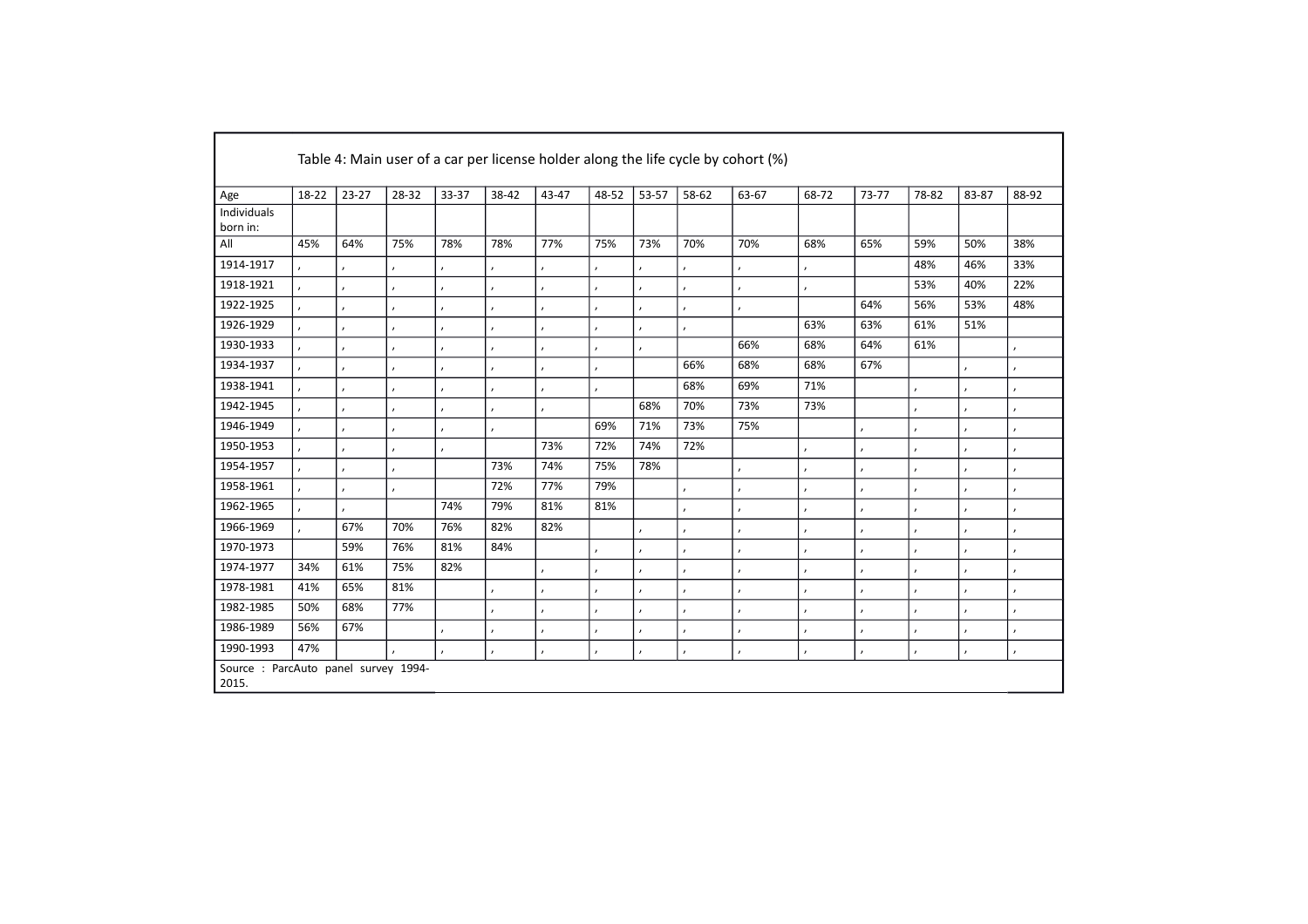| Age                     | 18-22 | $23 - 27$ | 28-32 | 33-37 | 38-42 | 43-47 | 48-52 | 53-57 | 58-62 | 63-67 | 68-72 | 73-77 | 78-82 | 83-87 | 88-92 |
|-------------------------|-------|-----------|-------|-------|-------|-------|-------|-------|-------|-------|-------|-------|-------|-------|-------|
| Individuals<br>born in: |       |           |       |       |       |       |       |       |       |       |       |       |       |       |       |
| All                     | 30%   | 56%       | 69%   | 73%   | 73%   | 72%   | 69%   | 66%   | 63%   | 62%   | 58%   | 52%   | 46%   | 37%   | 26%   |
| 1914-1917               |       |           |       |       |       |       |       |       |       |       |       |       | 32%   | 28%   | 15%   |
| 1918-1921               |       |           |       |       |       |       |       |       |       |       |       |       | 39%   | 28%   | 15%   |
| 1922-1925               |       |           |       |       |       |       |       |       |       |       |       | 49%   | 43%   | 40%   | 35%   |
| 1926-1929               |       |           |       |       |       |       |       |       |       |       | 50%   | 48%   | 47%   | 38%   |       |
| 1930-1933               |       |           |       |       |       |       |       |       |       | 57%   | 55%   | 51%   | 50%   |       |       |
| 1934-1937               |       |           |       |       |       |       |       |       | 58%   | 59%   | 58%   | 58%   |       |       |       |
| 1938-1941               |       |           |       |       |       |       |       |       | 60%   | 61%   | 64%   |       |       |       |       |
| 1942-1945               |       |           |       |       |       |       |       | 62%   | 63%   | 66%   | 67%   |       |       |       |       |
| 1946-1949               |       |           |       |       |       |       | 64%   | 64%   | 65%   | 68%   |       |       |       |       |       |
| 1950-1953               |       |           |       |       |       |       | 65%   | 67%   | 66%   |       |       |       |       |       |       |
| 1954-1957               |       |           |       |       |       | 69%   | 68%   | 71%   |       |       |       |       |       |       |       |
| 1958-1961               |       |           |       |       | 67%   | 71%   | 74%   |       |       |       |       |       |       |       |       |
| 1962-1965               |       |           |       | 70%   | 74%   | 76%   | 76%   |       |       |       |       |       |       |       |       |
| 1966-1969               |       |           | 65%   | 71%   | 77%   | 78%   |       |       |       |       |       |       |       |       |       |
| 1970-1973               |       | 53%       | 70%   | 75%   | 79%   |       |       |       |       |       |       |       |       |       |       |
| 1974-1977               | 25%   | 53%       | 70%   | 76%   |       |       |       |       |       |       |       |       |       |       |       |
| 1978-1981               | 30%   | 56%       | 74%   |       |       |       |       |       |       |       |       |       |       |       |       |
| 1982-1985               | 32%   | 57%       | 69%   |       |       |       |       |       |       |       |       |       |       |       |       |
| 1986-1989               | 32%   | 57%       |       |       |       |       |       |       |       |       |       |       |       |       |       |
| 1990-1993               | 31%   |           |       |       |       |       |       |       |       |       |       |       |       |       |       |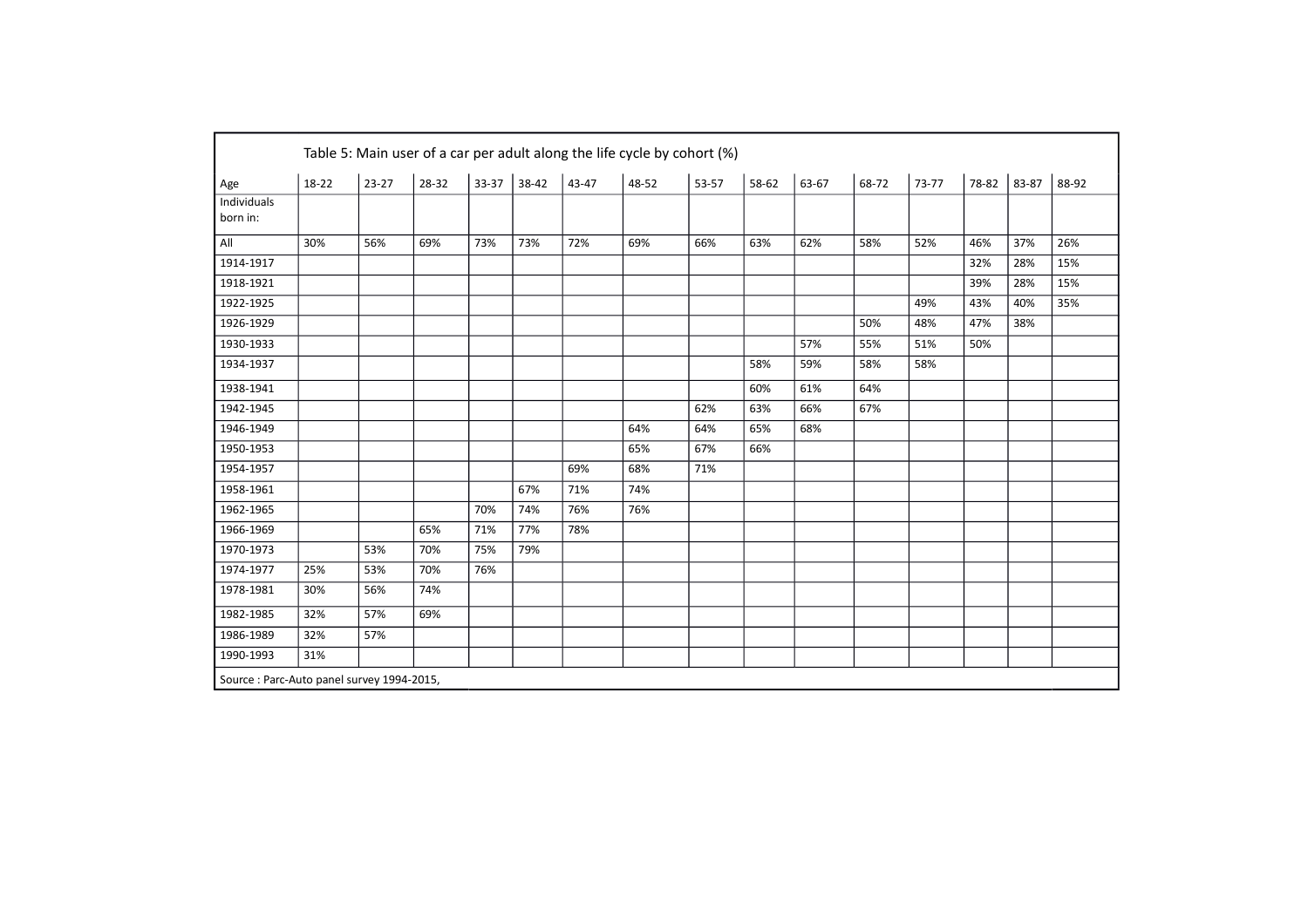|                                          | Table 6: Annual mileage per vehicle along the life cycle by cohort (km) |                          |       |       |       |       |         |         |         |       |       |         |         |         |       |
|------------------------------------------|-------------------------------------------------------------------------|--------------------------|-------|-------|-------|-------|---------|---------|---------|-------|-------|---------|---------|---------|-------|
| Age                                      | 18-22                                                                   | $23 - 27$                | 28-32 | 33-37 | 38-42 | 43-47 | 48-52   | 53-57   | 58-62   | 63-67 | 68-72 | 73-77   | 78-82   | 83-87   | 88-92 |
| Individuals<br>born in:                  |                                                                         |                          |       |       |       |       |         |         |         |       |       |         |         |         |       |
| All                                      | 11778                                                                   | 15512                    | 15377 | 14851 | 14416 | 14349 | 13901   | 13106   | 12058   | 11319 | 10183 | 8874    | 7379    | 6099    | 5642  |
| 1914-1917                                |                                                                         |                          |       |       |       |       |         |         |         |       |       |         | 7886    | 8066    | 6500  |
| 1918-1921                                |                                                                         | $\cdot$                  |       |       |       |       | $\cdot$ |         |         |       |       |         | 7504    | 6004    | 3837  |
| 1922-1925                                |                                                                         |                          |       |       |       |       |         |         |         |       |       | 9321    | 7648    | 5904    | 4577  |
| 1926-1929                                |                                                                         |                          |       |       |       |       |         |         |         |       | 10391 | 9499    | 7473    | 5969    |       |
| 1930-1933                                |                                                                         | $\cdot$                  |       |       |       |       | $\cdot$ |         |         | 11972 | 10587 | 8584    | 6983    |         |       |
| 1934-1937                                |                                                                         | $\overline{\phantom{a}}$ |       |       |       |       |         |         | 12770   | 12028 | 10399 | 8555    |         |         |       |
| 1938-1941                                |                                                                         |                          |       |       |       |       |         |         | 13102   | 11924 | 10009 |         |         |         |       |
| 1942-1945                                |                                                                         |                          |       |       |       |       |         | 14911   | 13012   | 11099 | 9682  |         |         |         |       |
| 1946-1949                                |                                                                         | $\cdot$                  |       |       |       |       | 14880   | 13551   | 11505   | 10227 |       |         |         |         |       |
| 1950-1953                                |                                                                         |                          |       |       |       | 15405 | 14785   | 12880   | 11040   |       |       |         |         |         |       |
| 1954-1957                                |                                                                         |                          |       |       | 14813 | 14907 | 13342   | 11703   |         |       |       |         |         |         |       |
| 1958-1961                                |                                                                         |                          |       |       | 15315 | 14605 | 13116   |         |         |       |       |         |         |         |       |
| 1962-1965                                |                                                                         |                          |       | 15416 | 14428 | 13884 | 13447   |         |         |       |       |         |         |         |       |
| 1966-1969                                |                                                                         |                          | 16648 | 15451 | 14069 | 12938 |         |         |         |       |       |         |         |         |       |
| 1970-1973                                |                                                                         | 16799                    | 16213 | 14589 | 13839 |       |         |         |         |       |       |         |         |         |       |
| 1974-1977                                | 13023                                                                   | 16107                    | 15341 | 14214 |       |       |         |         |         |       |       |         |         |         |       |
| 1978-1981                                | 12384                                                                   | 15657                    | 14119 |       |       |       |         |         |         |       |       |         |         |         |       |
| 1982-1985                                | 12265                                                                   | 14661                    | 14114 |       |       |       |         |         |         |       |       |         |         |         |       |
| 1986-1989                                | 11220                                                                   | 13607                    |       |       |       |       | $\cdot$ |         |         |       |       |         |         |         |       |
| 1990-1993                                | 10711                                                                   |                          |       |       |       |       | $\cdot$ | $\cdot$ | $\cdot$ |       |       | $\cdot$ | $\cdot$ | $\cdot$ |       |
| Source: ParcAuto panel survey 1994-2015. |                                                                         |                          |       |       |       |       |         |         |         |       |       |         |         |         |       |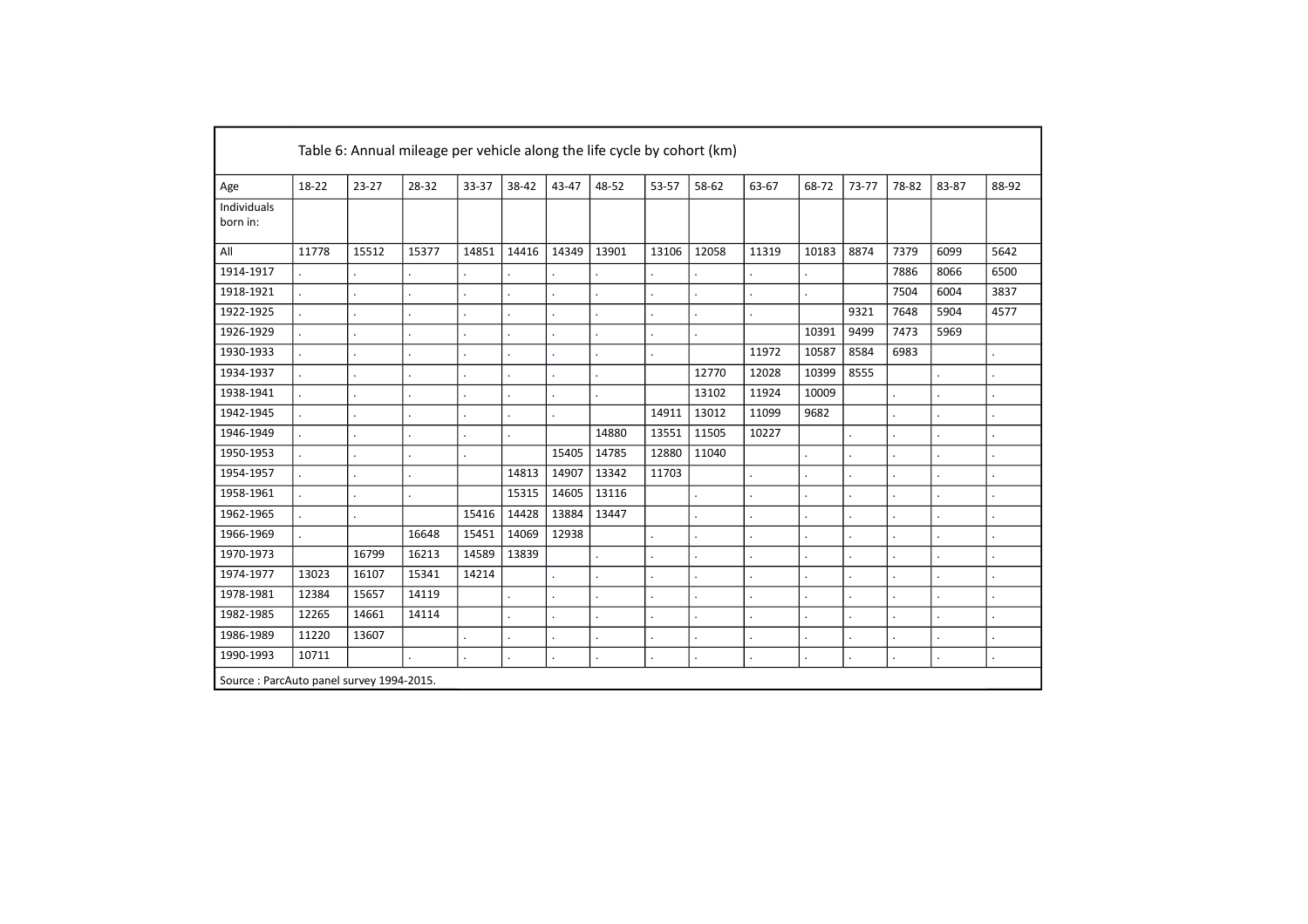|                    | 18-22 | $23 - 27$ | 28-32 | 33-37 | 38-42 | 43-47 | 48-52 | 53-57 | 58-62 | 63-67 | 68-72 | 73-77 | 78-82 | 83-87 | 88-92 |
|--------------------|-------|-----------|-------|-------|-------|-------|-------|-------|-------|-------|-------|-------|-------|-------|-------|
| Age<br>Individuals |       |           |       |       |       |       |       |       |       |       |       |       |       |       |       |
| born in:           |       |           |       |       |       |       |       |       |       |       |       |       |       |       |       |
| All                | 3509  | 8640      | 10631 | 10845 | 10577 | 10344 | 9564  | 8647  | 7614  | 6998  | 5860  | 4615  | 3374  | 2239  | 1451  |
| 1914-1917          |       |           |       |       |       |       |       |       |       |       |       |       | 2547  | 2268  | 980   |
| 1918-1921          |       |           |       |       |       |       |       |       |       |       |       |       | 2932  | 1697  | 582   |
| 1922-1925          |       |           |       |       |       |       |       |       |       |       |       | 4568  | 3262  | 2378  | 1603  |
| 1926-1929          |       |           |       |       |       |       |       |       |       |       | 5196  | 4561  | 3477  | 2294  |       |
| 1930-1933          |       |           |       |       |       |       |       |       |       | 6773  | 5791  | 4380  | 3486  |       |       |
| 1934-1937          |       |           |       |       |       |       |       |       | 7369  | 7099  | 5989  | 5003  |       |       |       |
| 1938-1941          |       |           |       |       |       |       |       |       | 7846  | 7310  | 6399  |       |       |       |       |
| 1942-1945          |       |           |       |       |       |       |       | 9305  | 8243  | 7349  | 6495  |       |       |       |       |
| 1946-1949          |       |           |       |       |       |       | 9514  | 8623  | 7478  | 6949  |       |       |       |       |       |
| 1950-1953          |       |           |       |       |       | 10343 | 9567  | 8586  | 7235  |       |       |       |       |       |       |
| 1954-1957          |       |           |       |       | 10118 | 10339 | 9127  | 8367  |       |       |       |       |       |       |       |
| 1958-1961          |       |           |       |       | 10234 | 10382 | 9736  |       |       |       |       |       |       |       |       |
| 1962-1965          |       |           |       | 10831 | 10694 | 10508 | 10195 |       |       |       |       |       |       |       |       |
| 1966-1969          |       |           | 10749 | 11023 | 10892 | 10093 |       |       |       |       |       |       |       |       |       |
| 1970-1973          |       | 8955      | 11387 | 11005 | 10924 |       |       |       |       |       |       |       |       |       |       |
| 1974-1977          | 3282  | 8497      | 10662 | 10855 |       |       |       |       |       |       |       |       |       |       |       |
| 1978-1981          | 3751  | 8800      | 10489 |       |       |       |       |       |       |       |       |       |       |       |       |
| 1982-1985          | 3899  | 8340      | 9717  |       |       |       |       |       |       |       |       |       |       |       |       |
| 1986-1989          | 3550  | 7786      |       |       |       |       |       |       |       |       |       |       |       |       |       |
| 1990-1993          | 3295  |           |       |       |       |       |       |       |       |       |       |       |       |       |       |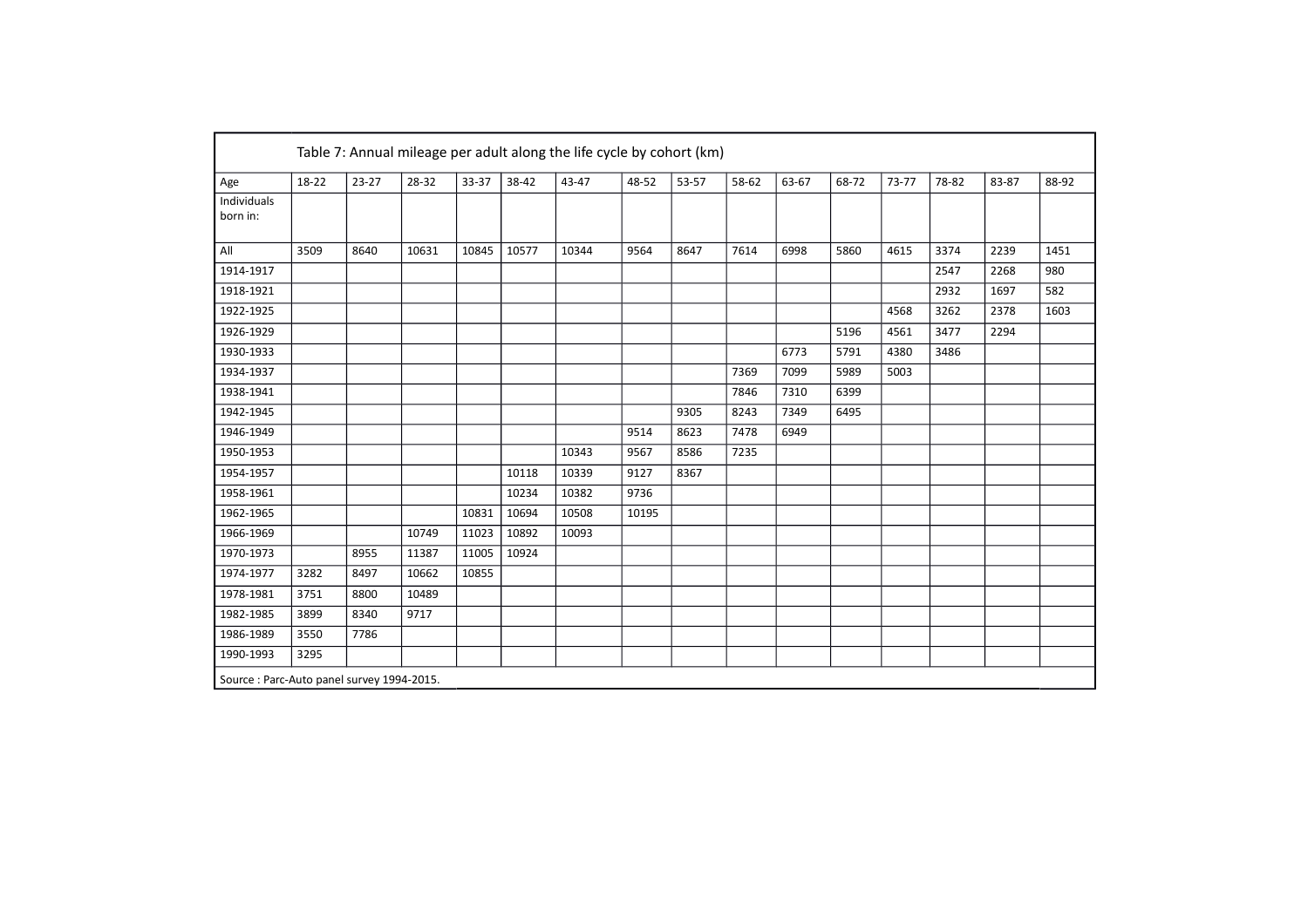|                                                                                                                                                  | Table 8: Forecasting car use and ownership - France 2007-2057 |                            |       |       |                                                               |       |       |       |       |       |       |       |       |           |                          |           |
|--------------------------------------------------------------------------------------------------------------------------------------------------|---------------------------------------------------------------|----------------------------|-------|-------|---------------------------------------------------------------|-------|-------|-------|-------|-------|-------|-------|-------|-----------|--------------------------|-----------|
| <b>CAR USE</b>                                                                                                                                   |                                                               |                            |       |       |                                                               |       |       |       |       |       |       |       |       |           |                          |           |
| <b>Fixed behavior</b><br>of:                                                                                                                     | variable                                                      | <b>Type</b><br>of<br>model | 2007  | 2012  | 2017                                                          | 2022  | 2027  | 2032  | 2037  | 2042  | 2047  | 2052  | 2057  | 2032/2007 | 2057/203<br>$\mathbf{2}$ | 2057/2007 |
| 1984-86                                                                                                                                          | km/adult                                                      | <b>FB</b>                  | 5165  | 5068  | 4973                                                          | 4885  | 4804  | 4736  | 4685  | 4643  | 4613  | 4590  | 4571  | $-8.32%$  | $-3.47%$                 | $-11.5%$  |
| 1994-96                                                                                                                                          | km/adult                                                      | FB                         | 7187  | 7104  | 7030                                                          | 6930  | 6825  | 6731  | 6657  | 6593  | 6545  | 6509  | 6486  | $-6.34%$  | $-3.65%$                 | $-9.8%$   |
| 2004-06                                                                                                                                          | km/adult                                                      | <b>FB</b>                  | 7654  | 7592  | 7524                                                          | 7450  | 7369  | 7276  | 7212  | 7160  | 7121  | 7094  | 7070  | $-4.95%$  | $-2.82%$                 | $-7.6%$   |
| 2013-15                                                                                                                                          | km/adult                                                      | FB                         | 7623  | 7532  | 7453                                                          | 7384  | 7310  | 7227  | 7154  | 7090  | 7045  | 7010  | 6983  | $-5.20%$  | $-3.38%$                 | $-8.4%$   |
| Age-Cohort<br>with:                                                                                                                              |                                                               |                            |       |       |                                                               |       |       |       |       |       |       |       |       |           |                          |           |
| Constant lag                                                                                                                                     | km/adult                                                      | <b>ACCL</b>                | 8039  | 7937  | 7782                                                          | 7655  | 7525  | 7392  | 7274  | 7171  | 7091  | 7015  | 6941  | $-8.05%$  | $-6.11%$                 | $-13.66%$ |
|                                                                                                                                                  | <b>Total Traffic</b><br>(bilion km)                           | ACCL                       | 387   | 394   | 397                                                           | 400   | 403   | 406   | 407   | 407   | 407   | 407   | 407   | 4.91%     | 0.28%                    | 5.20%     |
| Reversed lag                                                                                                                                     | km/adult                                                      | <b>ACRL</b>                | 8039  | 7937  | 7782                                                          | 7655  | 7555  | 7485  | 7422  | 7391  | 7380  | 7366  | 7282  | $-6.89%$  | $-2.71%$                 | $-9.41%$  |
|                                                                                                                                                  | <b>Total Traffic</b><br>(bilion km)                           | ACRL                       | 387   | 394   | 397                                                           | 400   | 405   | 411   | 415   | 420   | 424   | 427   | 430   | 6.23%     | 4.58%                    | 11.10%    |
| Life<br>Expectancy-<br><b>Period-Cohort</b><br>with:                                                                                             |                                                               |                            |       |       |                                                               |       |       |       |       |       |       |       |       |           |                          |           |
| Constant lag                                                                                                                                     | km/adult                                                      | <b>EPC</b>                 | 7615  | 7334  | 8477                                                          | 8543  | 8603  | 8605  |       |       |       |       |       | 13%       |                          |           |
|                                                                                                                                                  | <b>Total Traffic</b><br>(bilion km)                           | <b>EPC</b>                 | 366   | 364   | 432                                                           | 447   | 461   | 472   |       |       |       |       |       | 29%       |                          |           |
| <b>CAR OWNERSHIP</b>                                                                                                                             |                                                               |                            |       |       |                                                               |       |       |       |       |       |       |       |       |           |                          |           |
| Age-Cohort<br>with constant<br>lag                                                                                                               | Main users<br>per adult                                       | <b>ACCL</b>                | 0.664 | 0.679 | 0.692                                                         | 0.703 | 0.711 | 0.717 | 0.721 | 0.722 | 0.723 | 0.723 | 0.713 | 8.08%     | $-0.59%$                 | 7.44%     |
|                                                                                                                                                  | Car fleet<br>(milions)                                        | ACCL                       | 31.9  | 33.7  | 35.3                                                          | 36.8  | 38.1  | 39.4  | 40.3  | 41.0  | 41.5  | 41.9  | 41.8  | 23.31%    | 6.17%                    | 30.92%    |
| FB: Fixed Behavior; ACCL: Age-Cohort with Constant Lag; ACRL: Age-Cohort with Reversed Lag; EPC: life Expectancy-Period-Cohort with constant lag |                                                               |                            |       |       |                                                               |       |       |       |       |       |       |       |       |           |                          |           |
|                                                                                                                                                  |                                                               |                            |       |       | Source: Calculations by IFSTTAR from Parc-Auto panel surveys. |       |       |       |       |       |       |       |       |           |                          |           |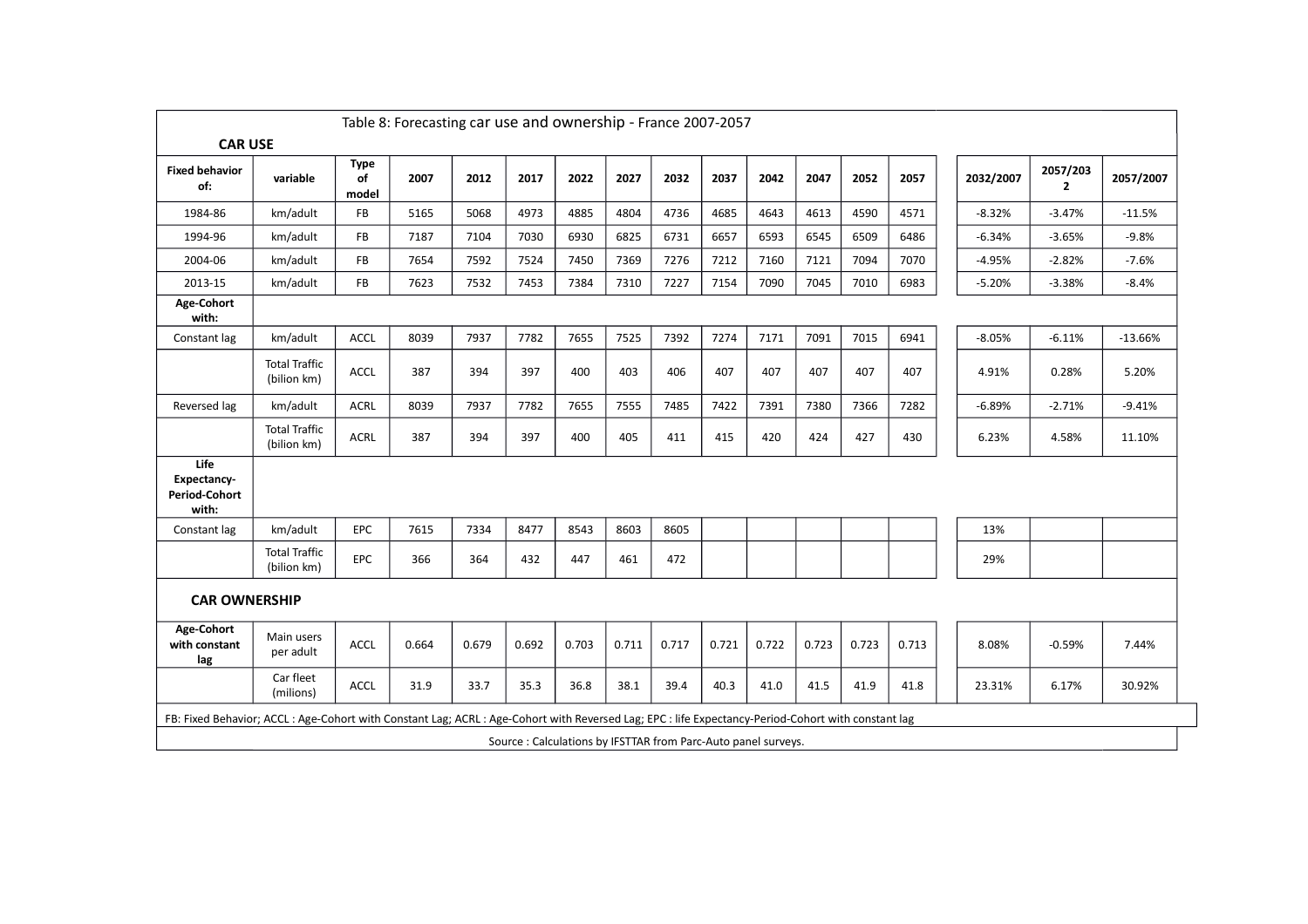# **4.3. Car Use**

For each age bracket, with almost no significant exception, the annual mileage per car is decreasing when considering more recent generation cohorts (Table 7). This is partly due to a higher fuel price after 2005.

The resulting annual mileage per adult according to age is bell shaped, with a flat maximum moving slightly from the thirties to the forties (Table 7). People born in the 1920's and before drive less, as well as those born in the 1990's, while the maximum is observed for those born from the 1960's to the early 1980's according to Age-Cohort model (Table 2).

These changes correspond clearly to delayed steps in the life cycle for the most recent generations. For instance, more than 80% of the 18-22 years lived with their parents (i.e. were more than 20 years younger than the head of household), and less than 70% were students among those born in the late 1970's, while it is less than 60% (and more than 80%) for those born in the 1980's.

# **4. Forecasting the annual mileage per adult**

# **5.1- Forecasting from fixed behavior by age to the Age-Cohort model**

Demography is an important factor explaining peak car travel. Indeed, we have just shown that the curve of drivers' mobility according to age is bell shaped. A straightforward combination of fixed mobility by age group at date t° with the evolving number of inhabitants suggests that the demographic transition (i.e. a slower growth of the number of inhabitants with population ageing) implies a slow decrease of the annual mileage as car driver per adult.

However, the choice of the reference date t° shows some influence: indeed, because of a generation effect, the mobility of the elderly is higher nowadays than it was before (e.g. between 68 and 72 years old, people drove 2300 km annually in 1984-86, 5000 km in 1994-96, 5700 km in 2004-06 and 6100 km in 2013-15). The resulting forecast of the annual mileage driven by the whole population for 2032 compared to 2007 is a decrease of 8% with the 1984-86 reference, while it is only 5% with a reference period after 2000 (Table 8).

For combining life cycle and generation effects, an Age-Cohort model is implemented [Dejoux et al., 2009]. It shows for the annual mileage per adult, a cohort coefficient increasing till the generation born around 1970, then a decrease. For forecasting, we made two simulations :

- "constant lag" means that we have maintained constant the coefficient of the cohort born in the early 1990's (i.e. gap with individuals born around 1960) for those whose behavior has not been observed (i.e. born after 1997),
- "reversed lag" means that we have extrapolated an increase of the generation coefficient after that of the cohort 2000-04, symmetrically to the decrease observed for previous generations.

Between 2007 and 2032, there is not much difference between these simulations (-8% for "constant lag" vs. -7% for "reversed lag"), but between 2032 and 2057, the contrast could be higher (-6% vs. -3%).

# **5.2 Forecasting using a Life Expectancy-Period-Cohort (EPC) model**

Taking into account of longer stages in the life cycle shown in the literature review as well as in the descriptive analysis, the Life Expectancy-Period-Cohort model seems quite attractive. Moreover, contrary to Age-Period-Cohort, it is not subject to collinearity problems for estimation (d'Albis and Badji, 2017).

The dependent variable is KMA, the annual mileage of the car at date t for which the individual is the main user; KMA=0 when this individual is not the main user of a vehicle.

The explanatory variables are :

- - LE the Life Expectancy of the individual at the date t when he/she is surveyed, deduced from his/her age;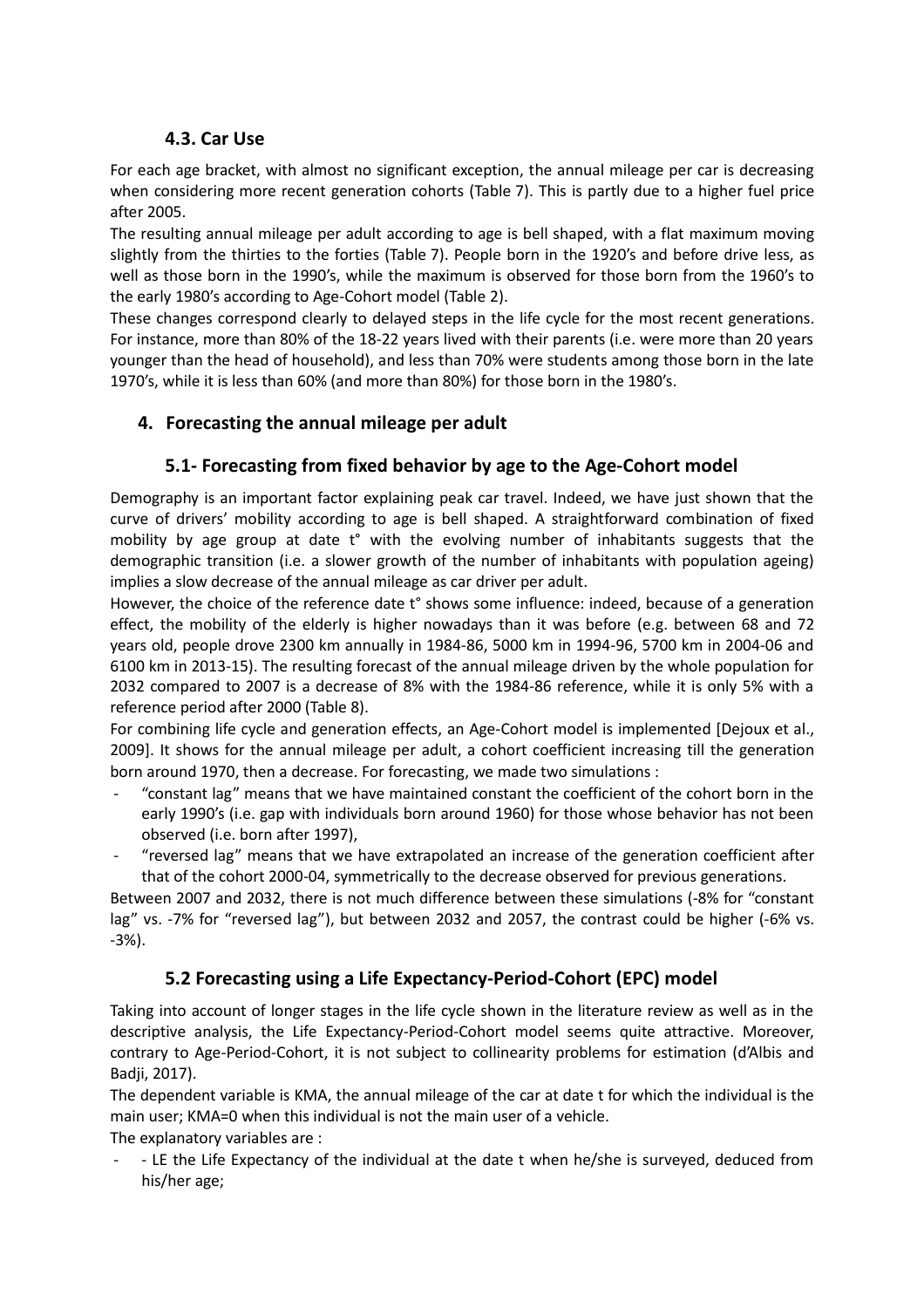- LE<sup>2</sup> to take into account that the curve of annual mileage as a function of age is bell shaped, with a maximum for individuals in their forties;
- - dummy variables GEN1920 to GEN1995 for cohorts (GEN1920 for individuals born before 1925, GEN1927 for those born between 1925 and 1929,…, GEN1995 for those born after 1989); the reference cohort, for which the coefficient is set to 0, is GEN1962;
- And for period effects, the economic variables:
- \* CUINC real income of the household per consumption unit,
- \* PFUEL the national index of fuel price, for the type of fuel (diesel or petrol) of the car, taking inflation into account (2015=100).

The dummy T200406 for years 2004 to 2006 takes into account the slight heterogeneity of Parc-Auto data for this short period, but it is not very significant. Table 9 gives the estimation of coefficients for average km per adult in the EPC model.

| Table 9: Model E-P-C for average km per adult |                                             |                                            |           |                    |          |  |  |  |  |  |  |  |
|-----------------------------------------------|---------------------------------------------|--------------------------------------------|-----------|--------------------|----------|--|--|--|--|--|--|--|
| <b>Effect</b>                                 | Variable name                               | <b>Estimated</b><br>value of<br>parameters | Error     | Value<br>of test t | Pr >  t  |  |  |  |  |  |  |  |
| <b>Real Income Effect</b>                     | <b>CUINC</b>                                | 0.12058                                    | 0.00166   | 72.76              | <,0001   |  |  |  |  |  |  |  |
| <b>Fuel Price Effect</b>                      | Pfuel                                       | $-30.9933$                                 | 0.80081   | $-38.7$            | <,0001   |  |  |  |  |  |  |  |
| <b>Life expectancy Effect</b>                 | LE                                          | 659.97673                                  | 6.09057   | 108.36             | < 0.0001 |  |  |  |  |  |  |  |
|                                               | LE <sup>2</sup>                             | $-9.79638$                                 | 0.10222   | $-95.84$           | < 0.0001 |  |  |  |  |  |  |  |
| <b>A typical Period Effect</b>                | t200406                                     | 107.63803                                  | 56.08353  | 1.92               | 0.055    |  |  |  |  |  |  |  |
| <b>Cohort Effect</b>                          | gen1920                                     | $-396.16474$                               | 109.38118 | $-3.62$            | 0.0003   |  |  |  |  |  |  |  |
|                                               | gen1927                                     | $-676.0384$                                | 100.14578 | $-6.75$            | $0001$   |  |  |  |  |  |  |  |
|                                               | gen1932                                     | $-621.67759$                               | 89.6495   | $-6.93$            | $0001$   |  |  |  |  |  |  |  |
|                                               | gen1937                                     | -779.54723                                 | 87.52852  | $-8.91$            | <,0001   |  |  |  |  |  |  |  |
|                                               | gen1942                                     | -796.43089                                 | 89.08777  | $-8.94$            | $0001$   |  |  |  |  |  |  |  |
|                                               | gen1947                                     | $-1114.2034$                               | 84.70436  | $-13.15$           | $0.001$  |  |  |  |  |  |  |  |
|                                               | gen1952                                     | $-669.34957$                               | 86.54183  | $-7.73$            | <,0001   |  |  |  |  |  |  |  |
|                                               | gen1957                                     | $-13.19478$                                | 85.814    | $-0.15$            | 0.8778   |  |  |  |  |  |  |  |
|                                               | gen1967                                     | 2204.90613                                 | 87.65336  | 25.15              | < 0.0001 |  |  |  |  |  |  |  |
|                                               | gen1972                                     | 2694.24567                                 | 94.08728  | 28.64              | $0001$   |  |  |  |  |  |  |  |
|                                               | gen1977                                     | 2714.27198                                 | 108.30902 | 25.06              | $0001$   |  |  |  |  |  |  |  |
|                                               | gen1982                                     | 3746.23898                                 | 124.06348 | 30.2               | < 0.0001 |  |  |  |  |  |  |  |
|                                               | gen1987                                     | 3696.87759                                 | 155.1281  | 23.83              | <,0001   |  |  |  |  |  |  |  |
|                                               | gen1995                                     | 2685.17812                                 | 185.52984 | 14.47              | $0001$   |  |  |  |  |  |  |  |
|                                               | Source: Estimated from Parc-Auto 1994-2016. |                                            |           |                    |          |  |  |  |  |  |  |  |

For forecasting, the specification adopted here should allow:

- To take into account demographic factors using the life expectancy forecasts at each age up to 2060 delivered by the *Institut national de la statistique et des études économiques* (INSEE), and based on hypothesis on generation gaps for cohorts whose automotive behavior has not yet been surveyed; a conservative hypothesis consists in keeping the coefficient estimated for the cohort born in the 1990s;
- To build differentiated scenarios for income growth at different stages of the life cycle (e.g. slower growth at retirement age, as shown by the changes of taxation rate (contribution sociale généralisée - CSG) for retirement pensions in 2018.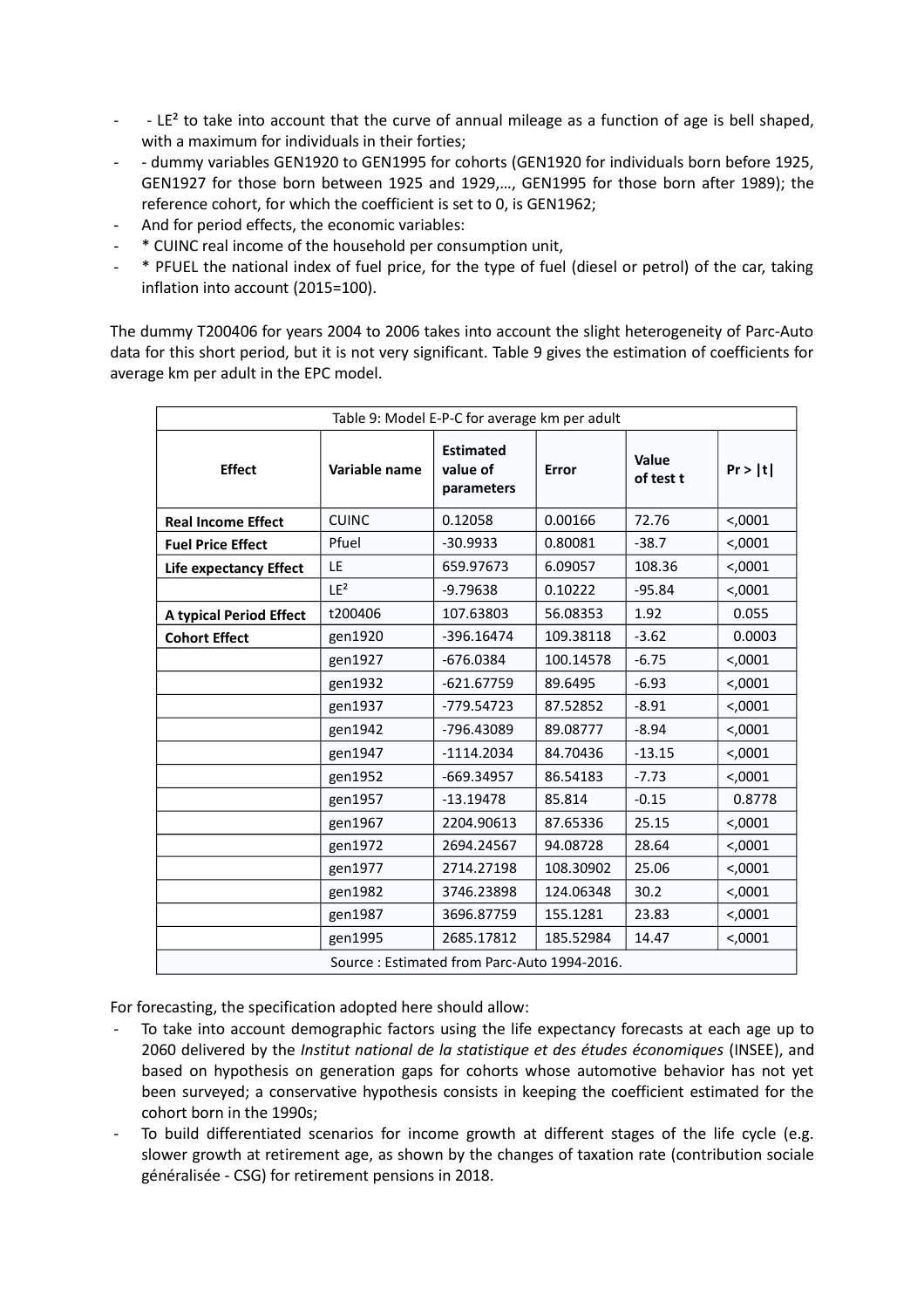- To elaborate contrasted scenarios concerning fuel price at an aggregate level, and fuel efficiency for taking into account of rebound effects, possibly by age.
- Provisional results give a 13% increase of the annual mileage per adult between 2007 and 2032; it is only +8.5% when keeping the fuel prices of 2007 constant instead of that of 2016 in 2032. Indeed, the economic factors have a strong influence. Neutralizing them after 2017 by keeping fuel price and income constant, it appears that demographic factors have a positive influence till about 2030, which is due to cohort effects (the life expectancy effect is negative).

## **5. Conclusion**

Driver`s license holding for young adults (aged 18 to 22) seems to have reached a minimum for the generation cohort born in the late 1990's. But the proportion of license owners being the main user of their car has compensated the differences between successive cohorts, resulting in a quite uniform distribution of the annual mileage per adult, despite an increasing proportion of students and individuals living with their parents in the new generations of young adults.

What consequences can be derived from the behavior of the younger generation-cohorts in terms of long term forecasting? Postulating a fixed behavior by age, we obtain quite similar results for the period 2007 to 2032 (-8% based on 1980's behavior vs. -5% based on behaviors observed after 2000). Using the Age-Cohort model and maintaining for future generations the lag observed for the cohort 1990-1994, a slight downward trend (-8% between 2007 and 2032) is obtained for the annual mileage per adult, and a slightly positive trend (+5% on the same period) for car traffic (total number of kms driven) till a flat maximum after 2035. Supposing that after a minimum reached for the cohort born in the 1990's, the lag for new (not yet observed) cohorts increases, reaching for the individuals that will be born around 2025 the lag observed for those born around 1970, the annual mileage per adult is still decreasing (-7% between 2007 and 2032), and it is only after 2030 that the rate of decrease is halved (-6% between 2032 and 2057) compared to that obtained with a constant lag (-3% on the same period).

The life Expectancy-Period-Cohort model gives less stable forecasts, because it exhibits a strong influence of economic factors (mainly fuel price), which can explain the renewal of traffic growth since 2015. Maintaining constant the generation lag of people born in the 1990s, its demographic components have a positive effect till about 2030, unlike to a simple Age-Cohort model.

Thus, even in the case of younger generations catching up with their predecessors, the annual mileage per adult would hardly resume growth because of a rapidly increasing proportion of old drivers due to population ageing. However, major uncertainty comes from changes in economic factors (mainly fuel price), and more research is needed for calibrating their influence in the context of major technical and organizational innovations (autonomous car, new services, etc.).

#### **References:**

- Bastian, A., Börjesson, M., & J. Eliasson (2016). Explaining 'peak car' with economic variables, Transport Research Part A, 88, 236-250.
- Bastian, Anne & Maria Börjesson (2015). Peak car? Drivers of the recent decline in Swedish car use. Transport Policy 42 (2015) 94-102.
- Berri, A., Madre, J.-L., Bussière, Y., (2005). Étalement urbain, contexte économique et croissance de la circulation automobile des ménages en France: projections à l'horizon 2020, Recherche, Transports, Sécurité, Lavoisier, n° 89, pp. 305-326.
- BITRE (Bureau of Infrastructure, Transport and Regional Economics) (2012). "Traffic Growth: Modelling a Global Phenomenon", Report 128, Canberra ACT.
- Bussière, Y., Madre, J.-L., Armoogum, J., (1996). "Vers la saturation ? Une approche démographique de l'équipement des ménages en automobile dans trois régions urbaines", Population, n° 4/5, pp. 955-977.
- CGDD (Commissariat Général au Développement Durable) (2016), « Les comptes de transport en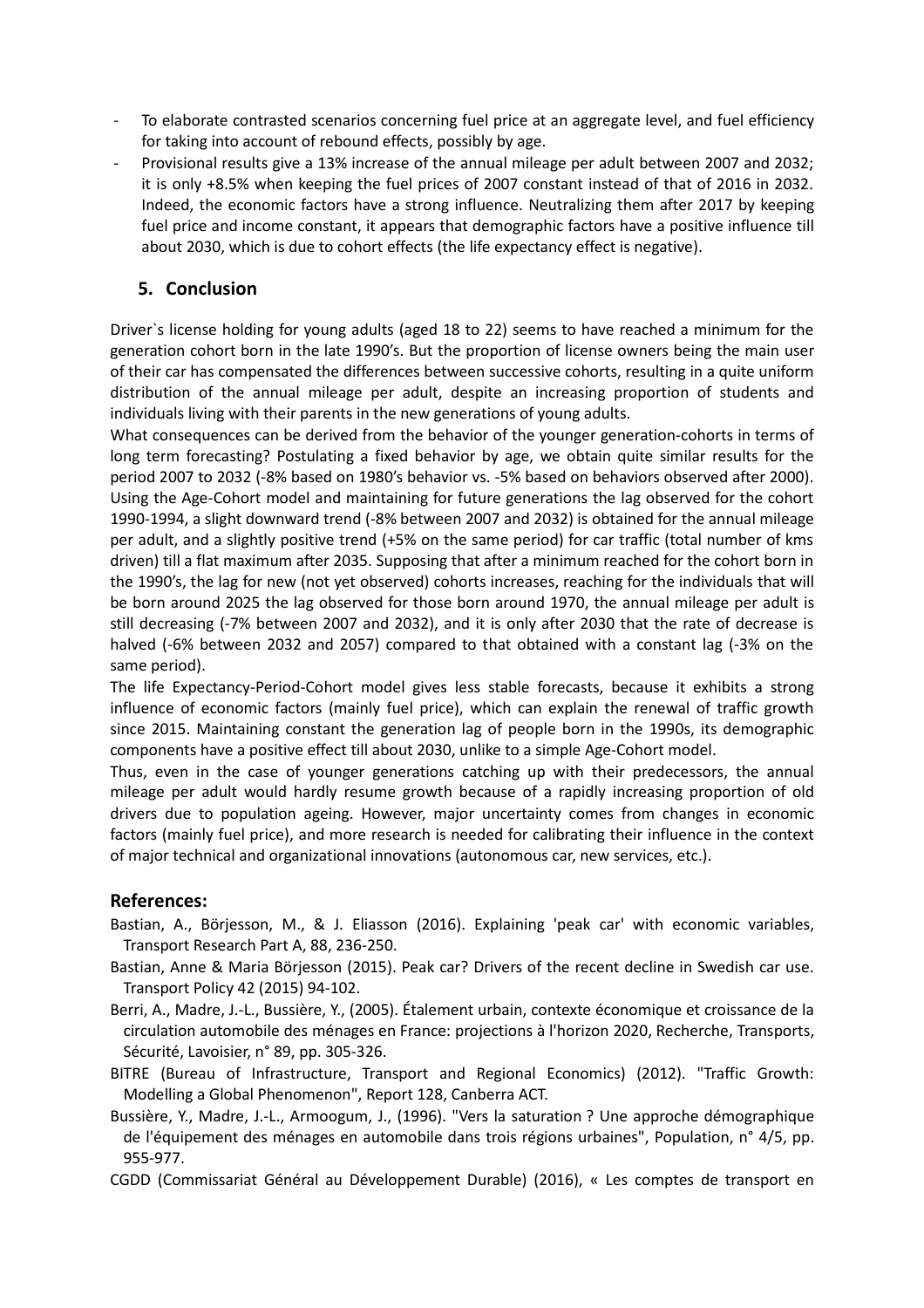2016 – Tome 1 – 54º rapport de la Commission des comptes des transports de la Nation», Datalab no. 23, Juillet 2017. http://www.statistiques.developpement-

durable.gouv.fr/publications/p/2669/1874/comptes-transports-2016-tome-1-54e-rapportcommission.html.

- Chatterjee, K., Goodwin, P., Schwanen, T., Clark, B., Jain, J., Melia, S., Middleton, J., Plyushteva, A., Ricci, M., Santos, G. and Stokes, G. (2018). Young People's Travel – What's Changed and Why? Review and Analysis. Report to Department for Transport. UWE Bristol, UK. www.gov.uk/government/publications/young-peoples-travel-whats-changed-and- why, 85p.
- Circella, Giovanni, Lew Fulton et al., (March 2017). What Affects Millenials´ Mobility? PART II: Investigating the Environmental Concerns, Lifestyles, Mobility-Related Attitudes and Adoption of Technology of Youn Adults in California. NCST, 93p. pdf.
- Circella, Giovanni, Lew Fulton et al., (May 2016). What Affects Millenials´ Mobility? PART1: Investigating the Environmental Concerns, Lifestyles, Mobility-Related Attitudes and Adoption of Technology of Youn Adults in California. NCST, 119p. pdf.
- Courel, Jérémy & Mireille Bouleau (avril 2013). ¨Peak-car¨: la baisse de la mobilité automobile est-elle durable? Note rapide. Mobilité, no. 620, avril. 4p. pdf
- d'Albis, H. & Badji, I. (2017). Intergenerational inequalities in standards of living in France. *Economie et Statistique/Economics and Statistics*, 491-492, 71-92. DOI: 10.24187/ecostat.2017.491d.1906
- Dargay et al. (2000). Car Ownership Dynamics Seen Through the Follow-Up of Cohorts: Comparison of France and the United Kingdom. Transportation Research Record of the Transportation Research Board, 1733(1):31-38, January.
- Dejoux, V., Bussière, Y., Madre, J-L., Armoogum, J., (2009). "Projection of the daily travel of an ageing population: The Paris and Montreal case, 1975-2020", Transport Reviews, Vol. 30 issue 4 2010 (pp. 495-515) (ISSN: 1464-5327 (electronic) 0144-1647 (paper).
- Démoli, Yoann 2015. The social stratification of the costs of motoring in France (1984-2006). International Journal of Automotive Technology and Management, 2015, vol. 15, issue 3, 311-328.
- Gallez, Caroline (1994). Modèles de projection à long terme de la structure du parc et du marché de l'automobile, sous la direction de Jean-Loup Madre et François Gardes. Université Paris 1 Panthéon Sorbonne. Soutenue à Paris le 14 octobre 1994.
- Garikapati, Venu M., Ram M. Pendyala, Eric A. Morris, Patricia L. Mokhtarian & Noreen McDonald (May 2016). Activity patterns, time use, and travel of millennials: a generation in transition? Transport Reviews, vol. 36, Issue5, p. 558-584.
- Goodwin, Ph., (2010-2011). "Peak Car", series of five articles in Local Transport Today, June 2010- June2011", Local Transport Today, London, 14p.
- Goodwin, P., Dargay, J., Hanly, M., 2004. « Elasticities of road traffic and fuel consumption with respect to price and income : A review », Transport Reviews, 24 (3), pp. 275–292.
- Grimal, Richard (2015). L´auto-mobilité au tournant du millénaire: une approche emboîtée, individuelle et longitudinale. Thèse de doctorat sous la direction de Jean-Loup Madre, Univ. Paris-Est, 2 déc.
- Hensher, D., Milthorpe, F. and Smith, N. (1990). "The demand for vehicle use in the urban household sector: theory and empirical evidence", Journal of Transport Economics and Policy, 24, 119-137.

International Transport Forum (ITF) website. "Outlooks".

KiM Netherlands Institute for Transport Policy Analysis. Mobility Report 2016.

- KiM Netherlands Institute for Transport Policy Analysis. Mobility Report 2014.
- Litman, T. (2009). Evaluation of Public Transit Benefits and Costs. Best Practices Guidebook. Victoria Transport Policy Institute. www.vtpi.org.
- Madre, J.-L., Y.D. Bussière (dec. 2016). Prospective of travel demand Mexico-France. Demographic approach with millenials, Seminario sobre la movilidad sustentable comparativa México-Francia. Facultad de Economía, BUAP, 8-9 dic.
- Madre, J.-L, Y. Bussière, R. Collet, I. Tapia-Villareal (2012). Are We Heading Towards a reversal of the trend for ever-greater mobility ?, Roundtable on Long-Run Trends in Travel Demand, OECD,